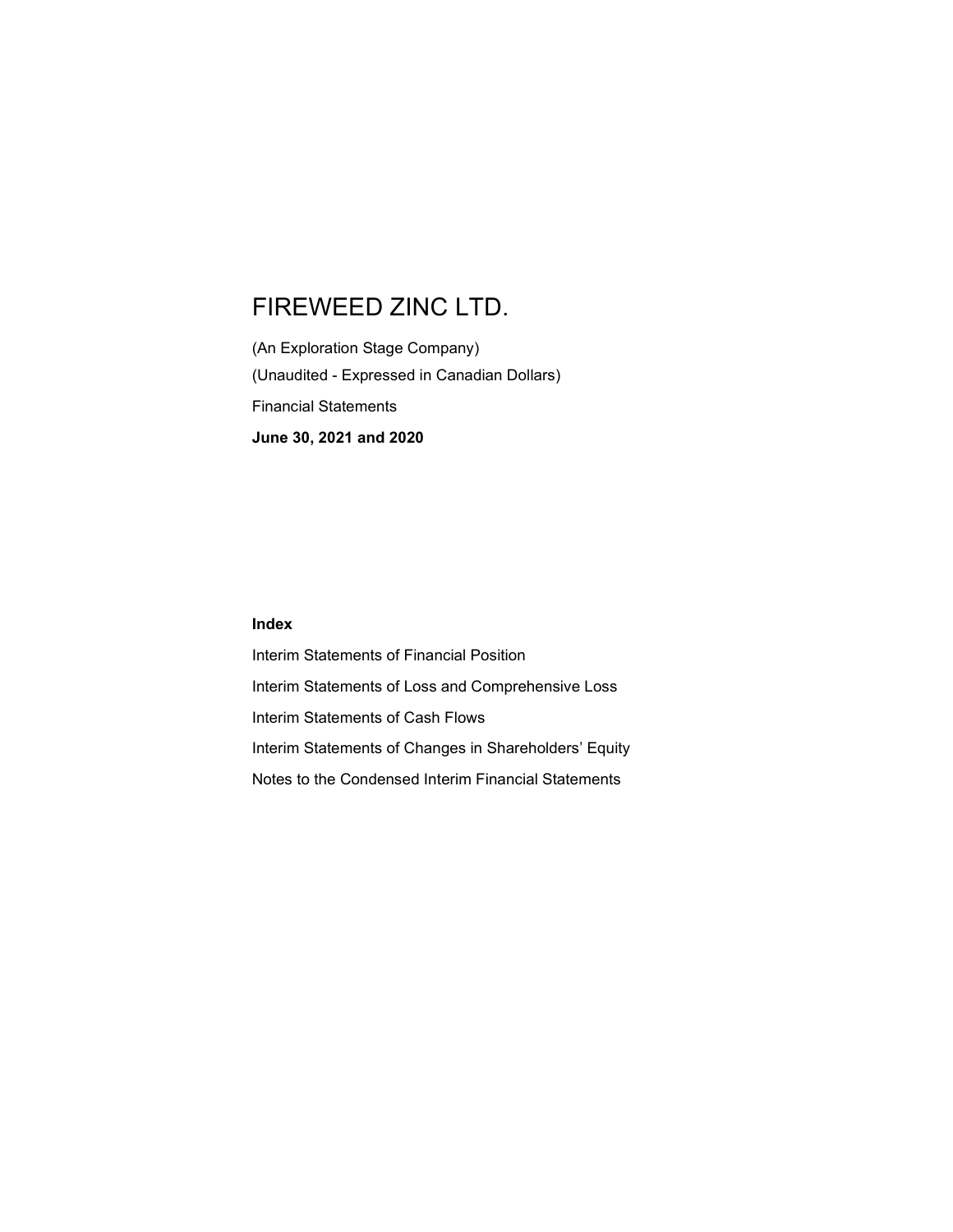In accordance with National Instrument 51-102 Continuous Disclosure Obligations of the Canadian Securities Administrators, notice is given that the attached condensed interim financial statements for the three-month period ended June 30, 2021 have not been reviewed by the Company's auditors.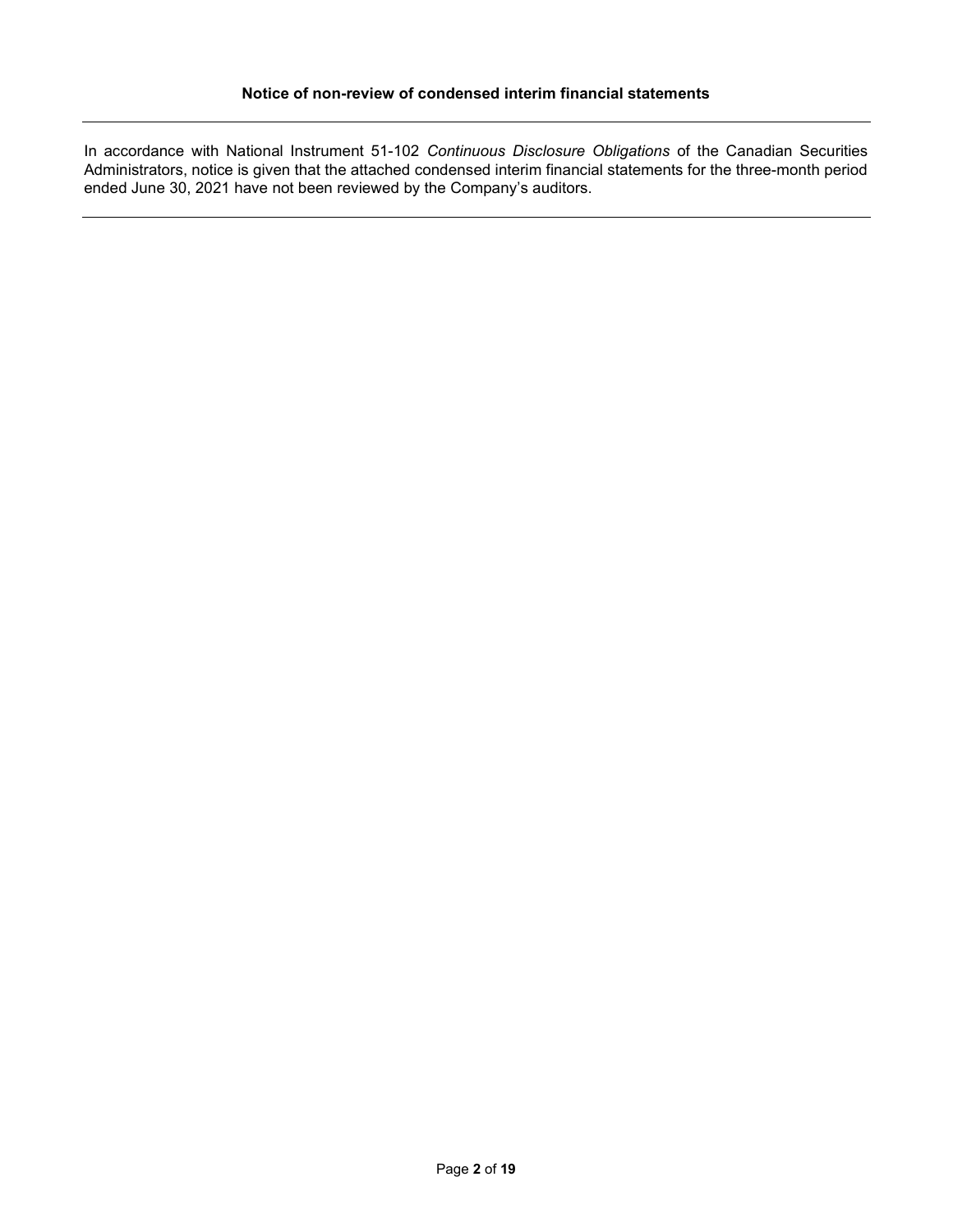Statements of Financial Position as at (Expressed in Canadian Dollars)

| \$<br>\$ | June 30, 2021<br>5,726,740<br>123,891<br>419,319<br>6,269,950<br>98,281<br>39,596<br>11,960,326 | \$                                                                                    | 2020<br>2,264,206<br>233,491<br>110,140<br>2,607,837<br>113,937 |
|----------|-------------------------------------------------------------------------------------------------|---------------------------------------------------------------------------------------|-----------------------------------------------------------------|
|          |                                                                                                 |                                                                                       |                                                                 |
|          |                                                                                                 |                                                                                       |                                                                 |
|          |                                                                                                 |                                                                                       |                                                                 |
|          |                                                                                                 |                                                                                       |                                                                 |
|          |                                                                                                 |                                                                                       |                                                                 |
|          |                                                                                                 |                                                                                       |                                                                 |
|          |                                                                                                 |                                                                                       |                                                                 |
|          |                                                                                                 |                                                                                       |                                                                 |
|          |                                                                                                 |                                                                                       | 39,596                                                          |
|          |                                                                                                 |                                                                                       | 11,458,395                                                      |
|          | 18,368,153                                                                                      | \$                                                                                    | 14,219,765                                                      |
| \$       | 1,271,935                                                                                       | \$                                                                                    | 229,863<br>229,863                                              |
|          |                                                                                                 |                                                                                       |                                                                 |
|          |                                                                                                 |                                                                                       | 40,000                                                          |
|          |                                                                                                 |                                                                                       | 236,572                                                         |
|          |                                                                                                 |                                                                                       | 506,435                                                         |
|          |                                                                                                 |                                                                                       |                                                                 |
|          | 42,128,558                                                                                      |                                                                                       | 36,486,333                                                      |
|          | 753,700                                                                                         |                                                                                       |                                                                 |
|          |                                                                                                 |                                                                                       | 1,797,596                                                       |
|          |                                                                                                 |                                                                                       | 197,013                                                         |
|          |                                                                                                 |                                                                                       | (24, 767, 612)                                                  |
|          | 16,818,853                                                                                      |                                                                                       | 13,713,330                                                      |
| \$       | 18,368,153                                                                                      | \$                                                                                    | 14,219,765                                                      |
|          |                                                                                                 | 1,271,935<br>40,000<br>237,365<br>1,549,300<br>1,910,741<br>183,007<br>(28, 157, 153) |                                                                 |

On behalf of the Board:

| "Brandon Macdonald"<br>Georae Gorzynski"<br>Jirector |  |
|------------------------------------------------------|--|
|------------------------------------------------------|--|

The accompanying notes are an integral part of these financial statements.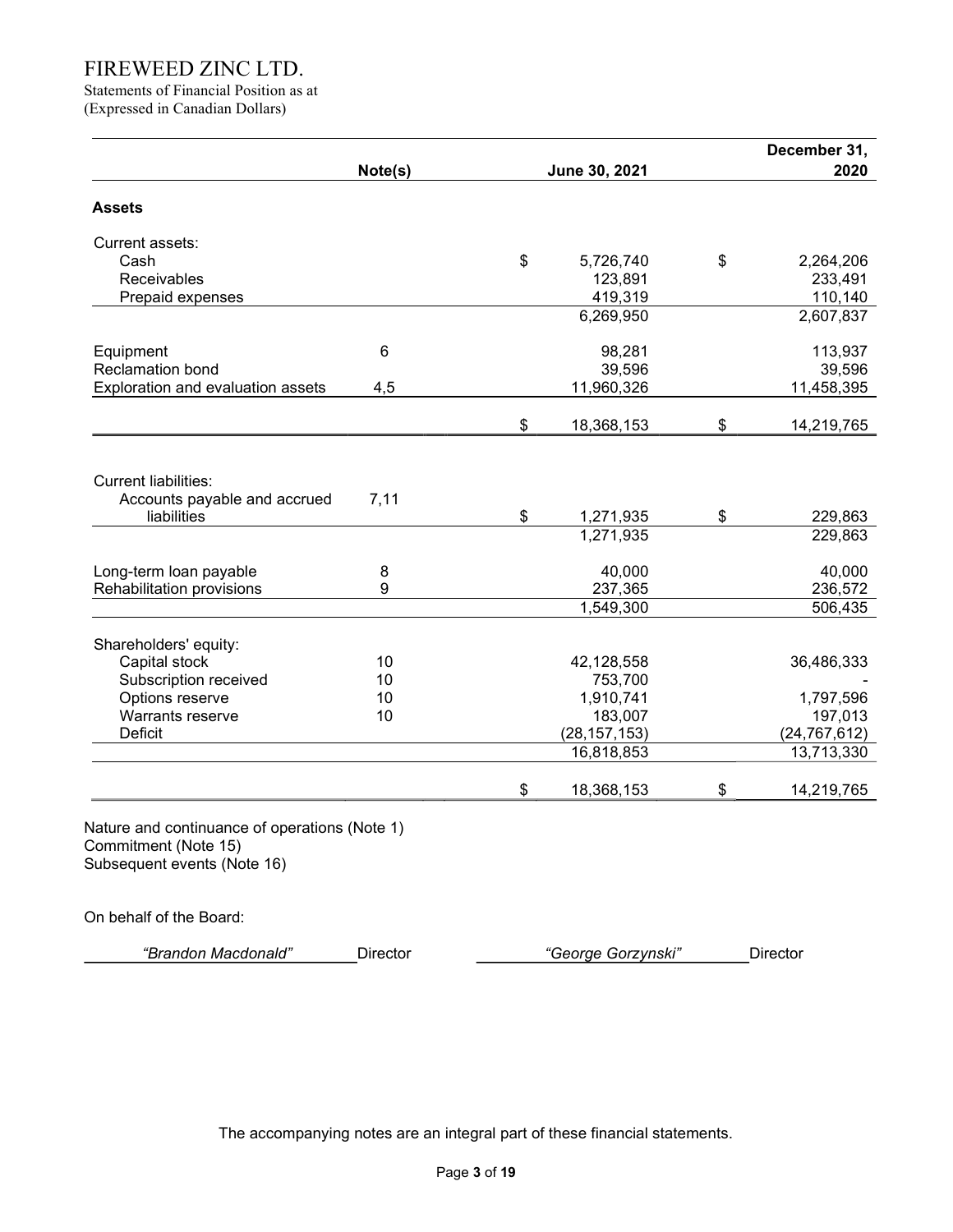Statements of Loss and Comprehensive Loss (Expressed in Canadian Dollars)

|                              |             | <b>Three months ended</b> |                 |    | <b>Six months ended</b> |    |                  |    |                 |  |  |
|------------------------------|-------------|---------------------------|-----------------|----|-------------------------|----|------------------|----|-----------------|--|--|
|                              |             |                           |                 |    | June 30, 2020           |    |                  |    | June 30, 2020   |  |  |
|                              |             |                           | <b>June 30,</b> |    | <b>Restated</b>         |    | <b>June 30,</b>  |    | <b>Restated</b> |  |  |
|                              | <b>Note</b> |                           | 2021            |    | (Note 4)                |    | 2021             |    | (Note4)         |  |  |
| <b>Expenses</b>              |             |                           |                 |    |                         |    |                  |    |                 |  |  |
| Consulting and management    | 11          | \$                        | 165,723         | \$ | 103,913                 | \$ | 294,383          | \$ | 209,791         |  |  |
| Depreciation                 | 6           |                           | 7,533           |    | 1,078                   |    | 15,656           |    | 2,218           |  |  |
| Director and committee fees  | 11          |                           | 30,750          |    | 31,625                  |    | 61,500           |    | 68,375          |  |  |
| Exploration and evaluation   | 4,5         |                           | 1,812,331       |    | 168,349                 |    | 2,510,571        |    | 418,756         |  |  |
| Investor relations and       |             |                           |                 |    |                         |    |                  |    |                 |  |  |
| corporate development        | 11          |                           | 77,995          |    | 43,101                  |    | 159,646          |    | 108,781         |  |  |
| Insurance expense            |             |                           | 7,762           |    | 3,583                   |    | 11,512           |    | 7,083           |  |  |
| Office and payroll expenses  |             |                           | 19,577          |    | 15,377                  |    | 25,454           |    | 25,392          |  |  |
| Professional fees            |             |                           | 96,244          |    | 12,503                  |    | 112,010          |    | 45,218          |  |  |
| Rent                         |             |                           | 21,471          |    | 10,366                  |    | 37,812           |    | 21,785          |  |  |
| Share-based compensation     | 10, 11      |                           | 50,324          |    | 152,627                 |    | 113,145          |    | 200,122         |  |  |
| Transfer agent & filing fees |             |                           | 24,692          |    | 13,300                  |    | 49,257           |    | 27,143          |  |  |
| Travel                       |             |                           | 3,337           |    | 48                      |    | 4,027            |    | 7,960           |  |  |
|                              |             |                           | (2,317,739)     |    | (555, 870)              |    | (3,394,973)      |    | (1, 142, 624)   |  |  |
| Accretion on rehabilitation  |             |                           |                 |    |                         |    |                  |    |                 |  |  |
| provision                    | 9           |                           | (397)           |    | (1, 168)                |    | (793)            |    | (2,336)         |  |  |
| Foreign exchange             |             |                           | (16)            |    | 35                      |    | (3,643)          |    | (83)            |  |  |
| Interest income              |             |                           | 5,901           |    | 1,875                   |    | 9,868            |    | 4,948           |  |  |
|                              |             |                           |                 |    |                         |    |                  |    |                 |  |  |
| Loss and comprehensive       |             |                           |                 |    |                         |    |                  |    |                 |  |  |
| loss for the period          |             |                           | \$ (2,312,251)  | \$ | (555, 128)              | \$ | $(3,389,541)$ \$ |    | (1, 140, 095)   |  |  |
| Loss per share - basic and   |             |                           |                 |    |                         |    |                  |    |                 |  |  |
| diluted                      |             | \$                        | (0.04)          | \$ | (0.01)                  | \$ | (0.06)           | \$ | (0.03)          |  |  |
|                              |             |                           |                 |    |                         |    |                  |    |                 |  |  |
| Weighted average number      |             |                           |                 |    |                         |    |                  |    |                 |  |  |
| of common shares             |             |                           |                 |    |                         |    |                  |    |                 |  |  |
| outstanding - basic and      |             |                           |                 |    |                         |    |                  |    |                 |  |  |
| diluted                      |             |                           | 59,716,028      |    | 41,283,839              |    | 56,773,073       |    | 39,540,485      |  |  |

The accompanying notes are an integral part of these interim financial statements.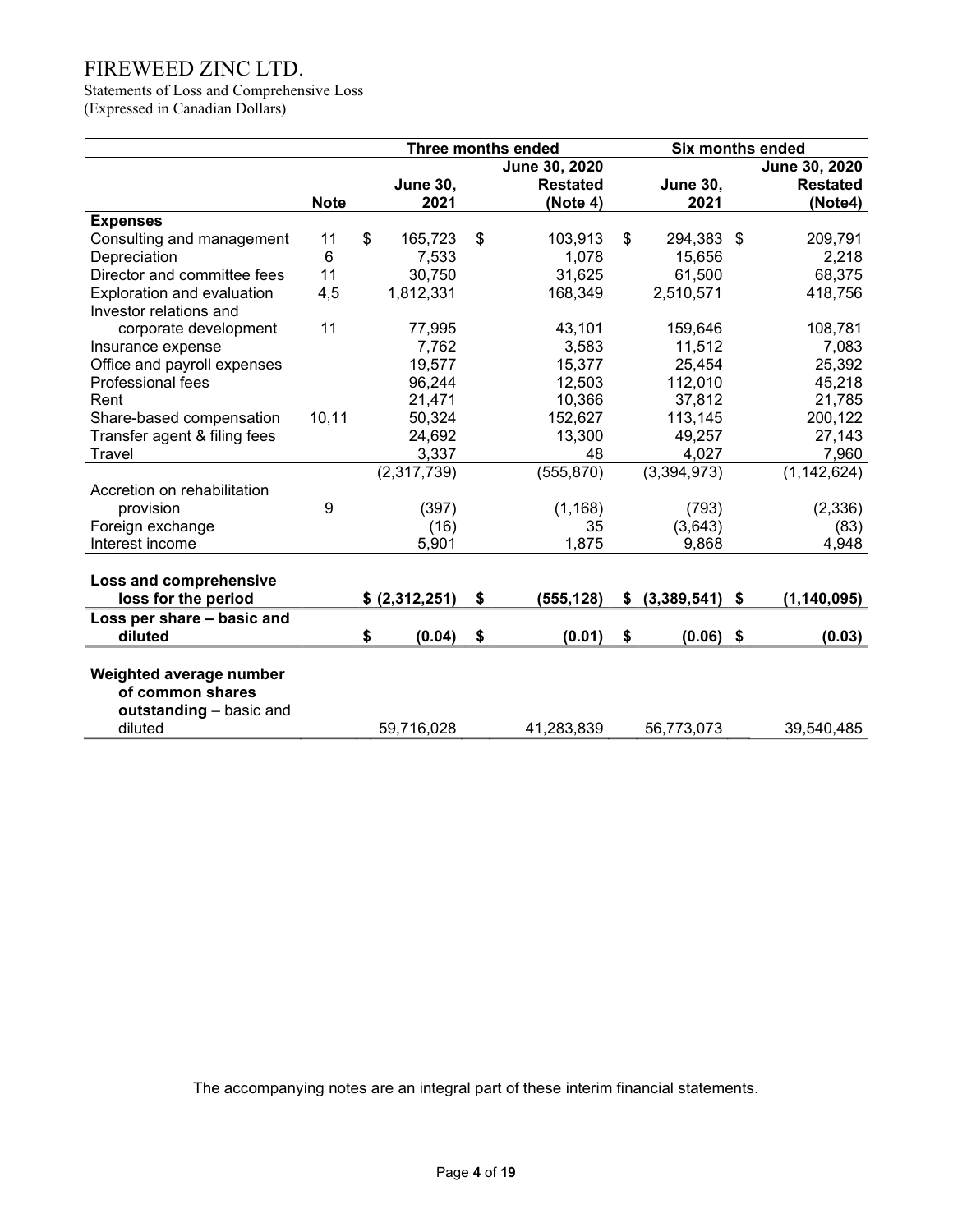# Statements of Cash Flows

(Expressed in Canadian Dollars)

|                                           | <b>Six Months Ended</b> |    |               |    |                          |  |  |
|-------------------------------------------|-------------------------|----|---------------|----|--------------------------|--|--|
|                                           |                         |    |               |    | June 30, 2020            |  |  |
|                                           | Note(s)                 |    | June 30, 2021 |    | <b>Restated (Note 4)</b> |  |  |
| OPERATING ACTIVITIES                      |                         |    |               |    |                          |  |  |
| Loss for the period                       |                         | \$ | (3,389,541)   | \$ | (1, 140, 095)            |  |  |
|                                           |                         |    |               |    |                          |  |  |
| Adjustment for items not affecting cash:  |                         |    |               |    |                          |  |  |
| Accretion on rehabilitation provision     |                         |    | 793           |    | 2,336                    |  |  |
| Depreciation                              | 6                       |    | 15,656        |    | 2,218                    |  |  |
| Share-based compensation                  | 10, 11                  |    | 113,145       |    | 200,122                  |  |  |
| Change in non-cash working capital items: |                         |    |               |    |                          |  |  |
| <b>Receivables</b>                        |                         |    | 109,600       |    | 13,276                   |  |  |
| Prepaid expenses                          |                         |    | (309, 179)    |    | 48,463                   |  |  |
| Accounts payable and accrued liabilities  | 7,11                    |    | 1,042,072     |    | (98, 593)                |  |  |
|                                           |                         |    | (2, 417, 454) |    | (972, 273)               |  |  |
| <b>INVESTING ACTIVITIES</b>               |                         |    |               |    |                          |  |  |
| Exploration and evaluation assets         | 4,5                     |    | (1,931)       |    | (3,930)                  |  |  |
|                                           |                         |    | (1,931)       |    | (3,930)                  |  |  |
| <b>FINANCING ACTIVITIES</b>               |                         |    |               |    |                          |  |  |
| Proceeds from share issuance              | 10                      |    | 5,000,000     |    | 1,142,301                |  |  |
| Share issue costs                         | 10                      |    | (113, 250)    |    | (39, 788)                |  |  |
| Proceeds from warrants exercised          | 10                      |    | 241,469       |    |                          |  |  |
| Subscription received in advance          |                         |    | 753,700       |    |                          |  |  |
| Proceeds from loan                        |                         |    |               |    | 40,000                   |  |  |
|                                           |                         |    | 5,881,919     |    | 1,142,513                |  |  |
|                                           |                         |    |               |    |                          |  |  |
| Increase (decrease) in cash               |                         |    | 3,462,534     |    | 166,310                  |  |  |
| Cash, beginning of the period             |                         | \$ | 2,264,206     | \$ | 783,789                  |  |  |
| Cash, end of the period                   |                         | \$ | 5,726,740     | \$ | 950,099                  |  |  |

# Supplemental disclosures with respect to cash flows:

| Non-cash investing and financing activities: |         |    |        |
|----------------------------------------------|---------|----|--------|
| Fair value of shares issued for property     | 500,000 | S  | 75.000 |
| Fair value of exercised finders' warrants    | 14.006  | \$ | 6.094  |

The accompanying notes are an integral part of these interim financial statements.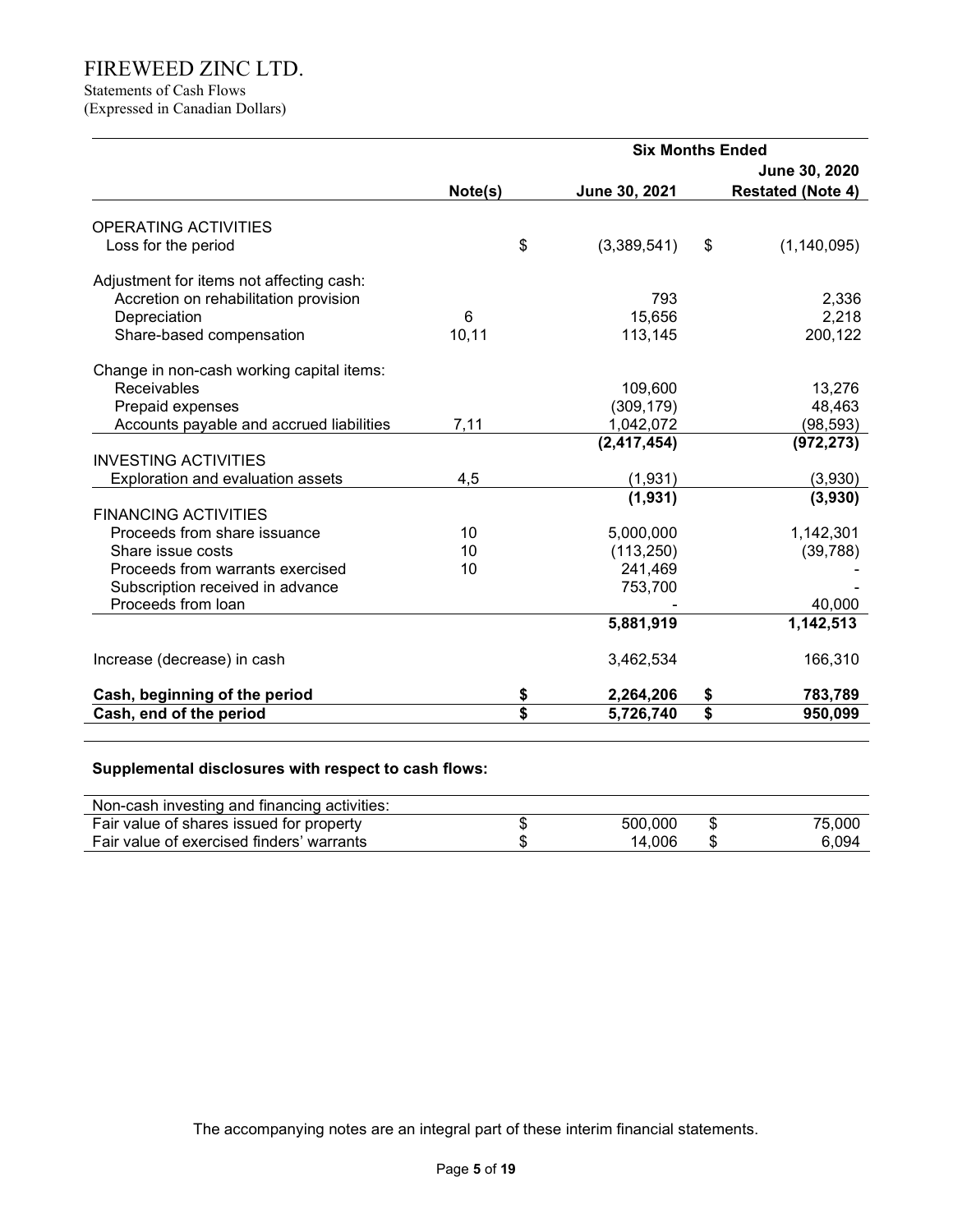Statements of Changes in Shareholders' Equity (Expressed in Canadian Dollars)

|                                                                                                                                                                                                                                   |                            | Capital<br><b>Stock</b>                       |     |                                                                |                                        |     |                        |      |                      |                                            |    |                                                                                                  |
|-----------------------------------------------------------------------------------------------------------------------------------------------------------------------------------------------------------------------------------|----------------------------|-----------------------------------------------|-----|----------------------------------------------------------------|----------------------------------------|-----|------------------------|------|----------------------|--------------------------------------------|----|--------------------------------------------------------------------------------------------------|
|                                                                                                                                                                                                                                   | <b>Notes</b>               | <b>Shares</b>                                 |     | Amount                                                         | Subscription<br>received in<br>advance |     | Warrants<br>reserve    |      | Options<br>reserve   | <b>Deficit</b>                             |    | Total                                                                                            |
| Balance at December 31, 2019, as<br>previously stated<br>Effect of change in accounting policy                                                                                                                                    | 4                          | 37,797,129                                    | S   | 26,879,253 \$                                                  |                                        | \$  | 133,910                | -5   | 1,532,985 \$         | (4,505,778)<br>(14, 621, 236)              | \$ | 24,040,370<br>(14, 621, 236)                                                                     |
| Balance at December 31, 2019<br>(Restated – Note 4)<br>Shares issued for resource property<br>Shares issued in private placement<br>Share issue costs<br>Share-based compensation<br>Loss for the period                          |                            | 37,797,129<br>200.000<br>3,807,670<br>300,000 | Ъ   | 26,879,253 \$<br>75,000<br>1,142,301<br>(45, 882)<br>112.500   |                                        | \$  | 133,910<br>6,094       | - \$ | 87,622               | 1,532,985 \$ (19,127,014)<br>(1, 140, 095) | \$ | 9,419,134<br>75,000<br>1,142,301<br>(39, 788)<br>200,122<br>(1, 140, 095)                        |
| Balance at June 30, 2020                                                                                                                                                                                                          |                            | 42,104,799                                    | - 5 | 28, 163, 172 \$                                                |                                        | -\$ | 140,004                | - 56 |                      | 1,620,607 \$ (20,267,109)                  | S  | 9,656,674                                                                                        |
| Balance at December 31, 2020<br>Shares issued for resource property<br>Shares issued in private placement<br>Subscriptions received<br>Share issue costs<br>Share-based compensation<br>Warrants exercised<br>Loss for the period | 10<br>10<br>10<br>10<br>10 | 56,057,112<br>500.000<br>6,250,000<br>353,485 |     | 36,486,333 \$<br>500,000<br>5,000,000<br>(113, 250)<br>255,475 | 753,700                                | \$  | 197,013 \$<br>(14,006) |      | 1,797,596<br>113,145 | \$ (24, 767, 612)<br>(3,389,541)           | \$ | 13,713,330<br>500,000<br>5,000,000<br>753,700<br>(113, 250)<br>113,145<br>241,469<br>(3,389,541) |
| Balance at June 30, 2021                                                                                                                                                                                                          |                            | 63,160,597                                    | S   | 42,128,558 \$                                                  | 753,700                                | S   | 183,007                | S    |                      | 1,910,741 \$ (28,157,153)                  |    | 16,818,853                                                                                       |

The accompanying notes are an integral part of these interim financial statements.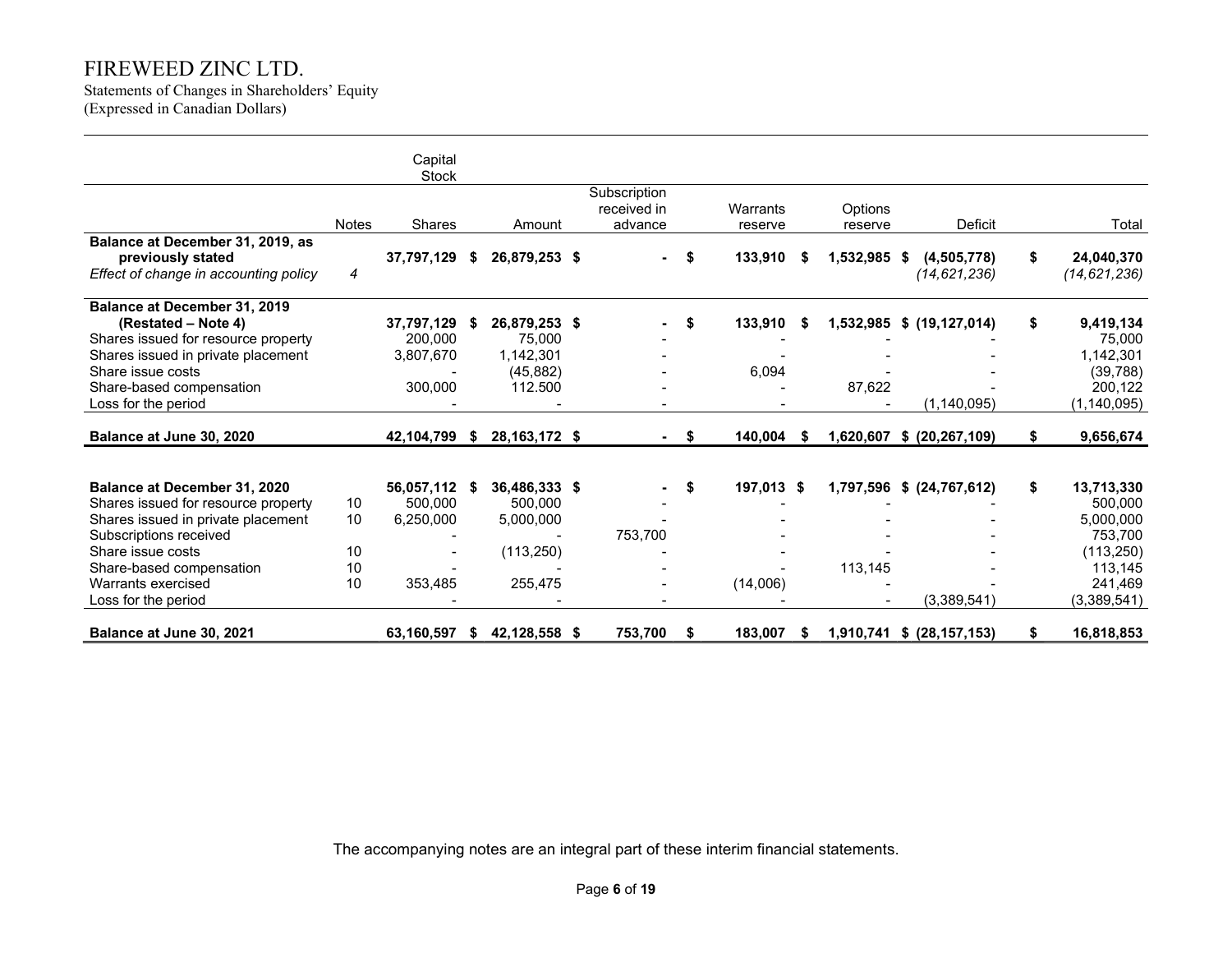### 1. Nature and Continuance of Operations

Fireweed Zinc Ltd. (the "Company") was incorporated under the Business Corporations Act of the Yukon in Canada on October 20, 2015. The Company is a mineral exploration and development company and is engaged in the acquisition and exploration of mineral assets. Currently the Company has one project, the Macmillan Pass Project, which includes the Tom and Jason claims and zinc-lead-silver deposits, the Nidd claims and large blocks of adjacent claims (Mac, MC, MP, Jerry, BR, NS, Oro, Sol, Bach Ben, NC and Stump) in Yukon, Canada (collectively, the "Project"). The Company is listed on the TSX Venture Exchange and trades under the symbol FWZ.

The Company's head office and principal address is Suite 1020 – 800 West Pender Street, Vancouver, British Columbia, Canada V6C 2V6. The registered and records office is 3081 3rd Avenue, Whitehorse, Yukon, Canada Y1A 4Z7.

The Company's ability to continue operations is not assured and is dependent upon the ability to obtain necessary financing to meet its liabilities and commitments as they become due, and the ability to generate future profitable production or operations or obtain sufficient proceeds from the disposition thereof. The outcome of these matters cannot be predicted at this time. These financial statements do not include adjustments to amounts and classifications of assets and liabilities that might be necessary should the Company be unable to continue operations. As at June 30, 2021, management estimates that the Company does not have sufficient working capital to maintain its operations and activities for the next twelve months and will need to raise additional capital in order to further fund its operations. These material uncertainties may cast significant doubt as to the Company's ability to continue as a going concern.

In March 2020 the World Health Organization declared coronavirus COVID-19 a global pandemic. This contagious disease outbreak, which has continued to spread, and related adverse public health developments, have adversely affected workforces, economies, and financial markets globally, leading to an economic downturn. To date there have been no adverse effects on the Company's business or ability to raise funds.

The financial statements for the period ended June 30, 2021 have been prepared by management, reviewed by the Audit Committee and authorized for issue by the Board of Directors on August 24, 2021.

### 2. Basis of Presentation and Statement of Compliance

These condensed interim financial statements have been prepared in accordance with International Financial Reporting Standards ("IFRS") as issued by the International Accounting Standards Board ("IASB") for interim information, specifically International Accounting Standards ("IAS") 34 - Interim Financial Reporting. In addition, these condensed interim financial statements have been prepared using interpretations issued by the International Financial Reporting Interpretation Committee ("IFRIC") in effect at June 30, 2021 and the same accounting policies and methods of their application as the most recent annual financial statements of the Company. These condensed interim financial statements do not include all disclosures normally provided in the annual financial statements and should be read in conjunction with the Company's audited financial statements for the year ended December 31, 2020. In management's opinion, all adjustments necessary for fair presentation have been included in these condensed interim financial statements. Interim results are not necessarily indicative of the results expected for the year ending December 31, 2021.

The financial statements have been prepared on a historical cost basis, except for financial instruments classified as fair value through profit or loss, which are stated at their fair value. All dollar amounts presented are in Canadian dollars unless otherwise specified. In addition, the financial statements have been prepared using the accrual basis of accounting, except for cash flow information.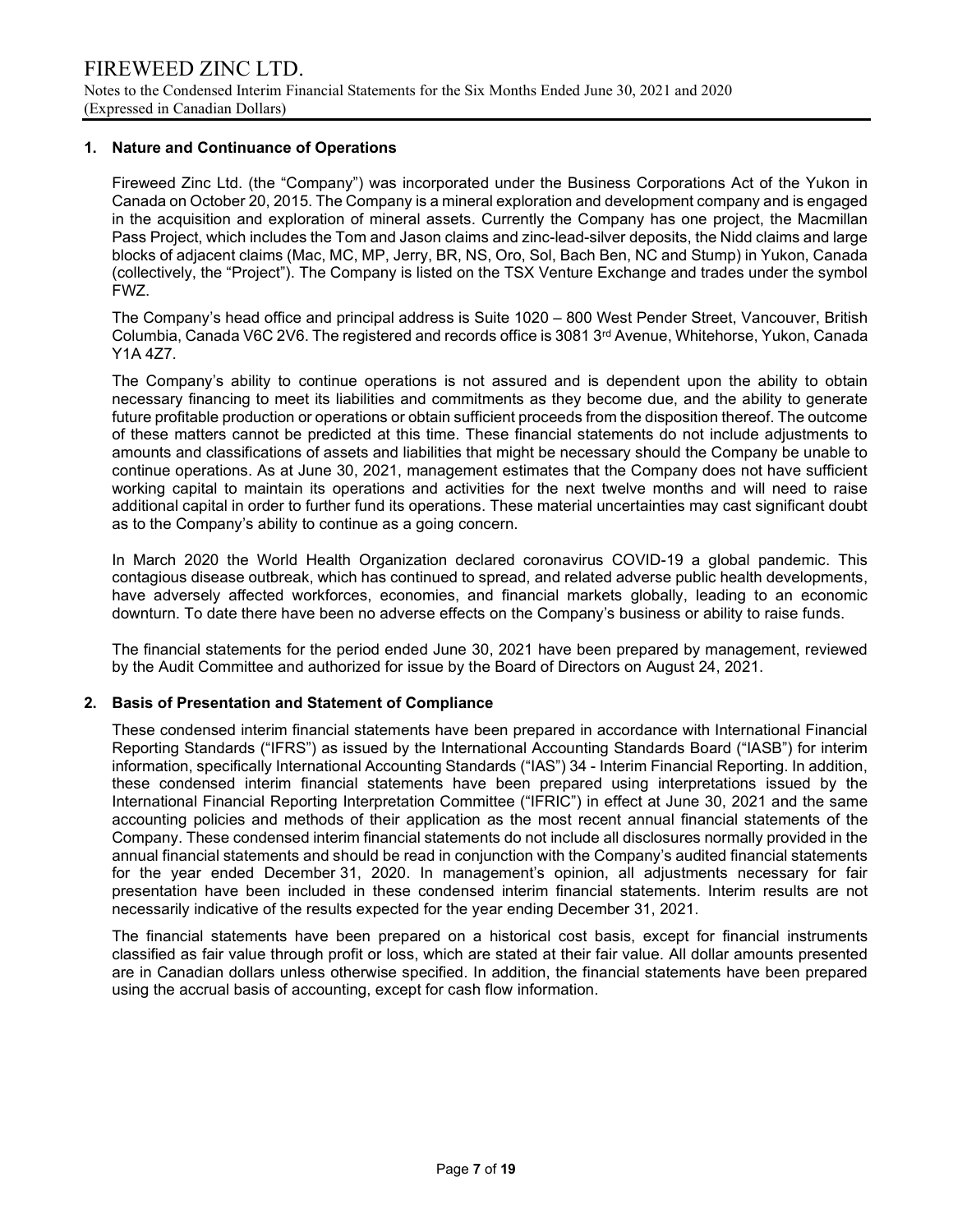### 3. Significant Accounting Policies

The accounting policies in preparation of these condensed interim financial statements are consistent with those applied and disclosed in the Company's audited financial statements for the year ended December 31, 2020.

### Critical accounting estimates, judgments, and assumptions

The preparation of these financial statements requires management to make certain estimates, judgments and assumptions that affect the reported amounts of assets and liabilities at the date of the financial statements and reported amount of expenses during the reporting period. Actual outcomes could differ from these estimates. These financial statements include estimates that, by their nature, are uncertain. The impacts of such estimates are pervasive throughout the financial statements and may require accounting adjustments based on future occurrences. Revisions to accounting estimates are recognized in the period in which the estimate is revised and future periods if the revision affects both current and future periods. These estimates are based on historical experience, current and future economic conditions, and other factors, including expectations of future events that are believed to be reasonable under the circumstances.

Information about significant areas of estimation uncertainty in applying accounting policies that have the most significant effect on the amounts recognized in the financial statements are noted below with further details of the assumptions contained in the relevant note.

The preparation of these financial statements requires management to make judgments regarding the going concern of the Company as discussed in Note 1.

#### Key sources of estimation uncertainty

#### Carrying value and recoverability of exploration and evaluation assets

The carrying amount of the Company's exploration and evaluation assets do not necessarily represent present or future values, and the Company's exploration and evaluation assets have been accounted for under the assumption that the carrying amount will be recoverable. Recoverability is dependent on various factors, including the discovery of economically recoverable reserves, the ability of the Company to obtain the necessary financing to complete the development and upon future profitable production or proceeds from the disposition of the mineral properties themselves.

Additionally, there are numerous geological, economic, environmental and regulatory factors and uncertainties that could impact management's assessment as to the overall viability of its properties or to the ability to generate future cash flows necessary to cover or exceed the carrying value of the Company's exploration and evaluation assets.

#### Share-based compensation

Share-based compensation expense is measured by reference to the fair value of the stock options at the date at which they are granted. Estimating fair value for granted stock options requires determining the most appropriate valuation model which is dependent on the terms and conditions of the grant. This estimate also requires determining the most appropriate inputs to the valuation model including the expected life of the option, volatility, dividend yield, and rate of forfeitures and making assumptions about them. The value of the sharebased compensation expense for the six months ended June 30, 2021 and 2020 are disclosed in Note 11.

#### Environmental rehabilitation obligation

The Company recognizes statutory, contractual or other legal obligations related to the retirement of its exploration and evaluation assets and its tangible long-lived assets when such obligations are incurred, if a reasonable estimate of fair value can be made. These obligations are measured initially at the net present value of estimated future cash flows and the resulting costs are expensed to the statement of loss and comprehensive loss.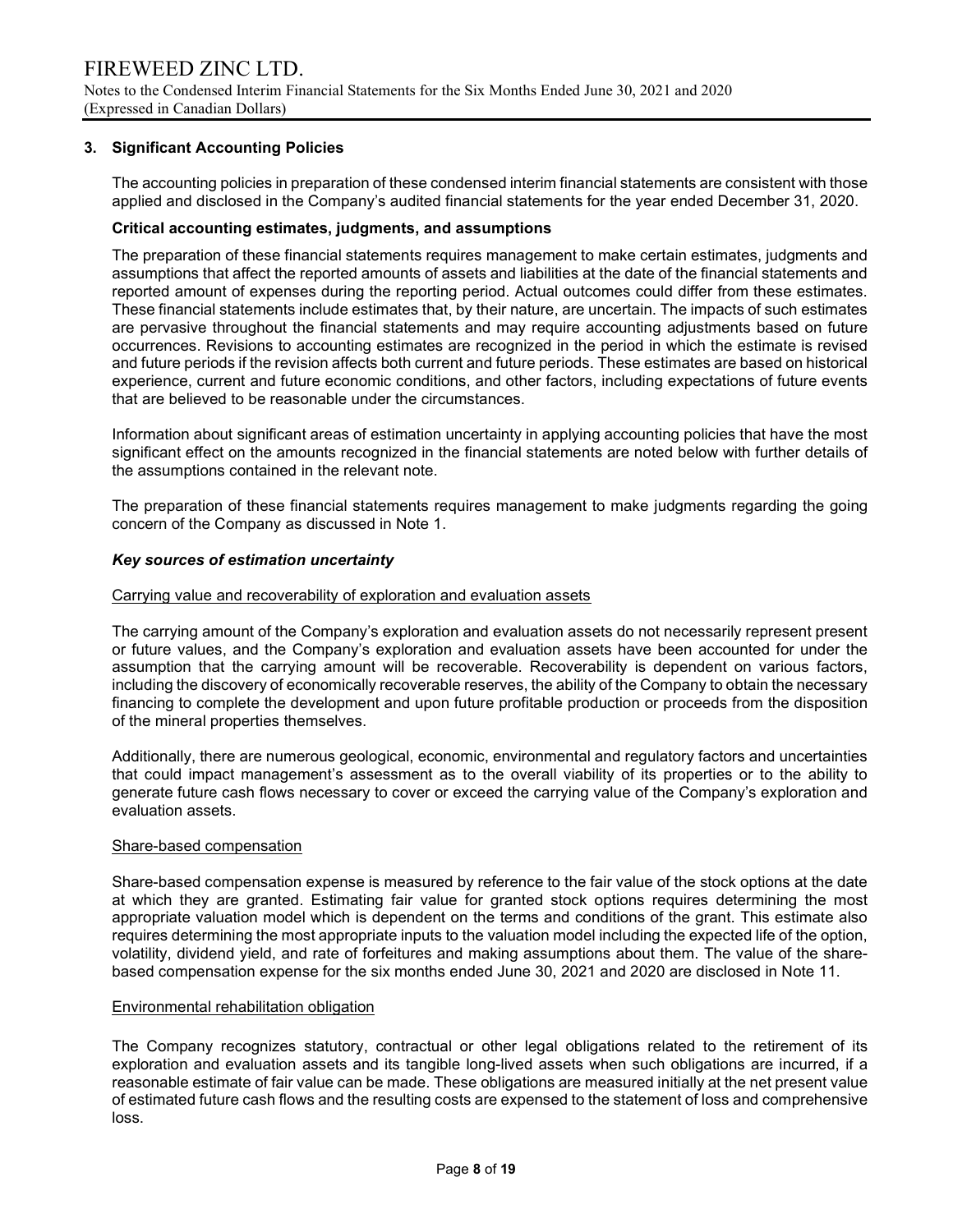### 3. Significant Accounting Policies (cont'd…)

Environmental rehabilitation obligation (cont'd…)

In subsequent periods, the liability is adjusted for any changes in the amount or timing and for the discounting of the underlying future cash flows. The capitalized asset retirement cost is amortized to operations over the life of the asset.

### 4. Changes in Accounting Policies

The Company's previous accounting policy was to capitalize exploration and evaluation expenditures. The new policy is to expense such expenditures as incurred.

The Company believes that the information provided by this policy change will be more useful to readers because it provides better comparability of our financial position, changes in financial position, and results of operations with those of our current and future peer groups. Consequently, the revised treatment results in more relevant and no less reliable information than was previously presented. We have applied this change in accounting policy retrospectively, in accordance with IAS 8 - Accounting Policies, Changes in Accounting Estimates and Errors.

Due to the change in accounting policy, the Company has restated the comparative financial information on the statements of financial position as at June 30, 2021 and the comparative financial information on the statements of loss and comprehensive loss, cash flows and changes in shareholders' equity for the period ended June 30, 2020. The Company will continue to reflect an asset for the initial acquisition costs related to the mineral property.

#### Effects on Statements of Financial Position

|                                   | As at June 30, 2020      |                    |                    |  |  |  |  |  |  |
|-----------------------------------|--------------------------|--------------------|--------------------|--|--|--|--|--|--|
| <b>Assets:</b>                    | <b>Previously stated</b> | <b>Adjustments</b> | <b>As Restated</b> |  |  |  |  |  |  |
| Exploration and evaluation        |                          |                    |                    |  |  |  |  |  |  |
| assets                            | \$24,935,135             | (\$15,913,992)     | \$9,021,143        |  |  |  |  |  |  |
| <b>Total assets</b>               | \$26,064,232             | (\$15,913,992)     | \$10,150,240       |  |  |  |  |  |  |
| Shareholders' equity:             |                          |                    |                    |  |  |  |  |  |  |
| Deficit                           | (\$5,227,117)            | (\$15,039,992)     | (\$20, 267, 109)   |  |  |  |  |  |  |
| <b>Total shareholders' equity</b> |                          |                    |                    |  |  |  |  |  |  |
| (deficit)                         | \$24,696,666             | (\$15,040,019)     | \$9,656,647        |  |  |  |  |  |  |

Effects on Statements of Loss and Comprehensive Loss

|                                  | For the period ended June 30, 2020 |                    |               |  |  |  |  |  |  |  |
|----------------------------------|------------------------------------|--------------------|---------------|--|--|--|--|--|--|--|
| <b>Expenses:</b>                 | <b>Previously stated</b>           | <b>Adjustments</b> | As restated   |  |  |  |  |  |  |  |
| Exploration and evaluation       |                                    |                    |               |  |  |  |  |  |  |  |
| expenditures                     |                                    | \$418,756          | \$418,756     |  |  |  |  |  |  |  |
| <b>Loss</b>                      | (\$721,339)                        | (\$418,756)        | (\$1,140,095) |  |  |  |  |  |  |  |
| Weighted number of shares        |                                    |                    |               |  |  |  |  |  |  |  |
| outstanding                      | 41,283,839                         |                    | 41,283,839    |  |  |  |  |  |  |  |
| Basic and diluted loss per share | (\$0.01)                           |                    | (\$0.03)      |  |  |  |  |  |  |  |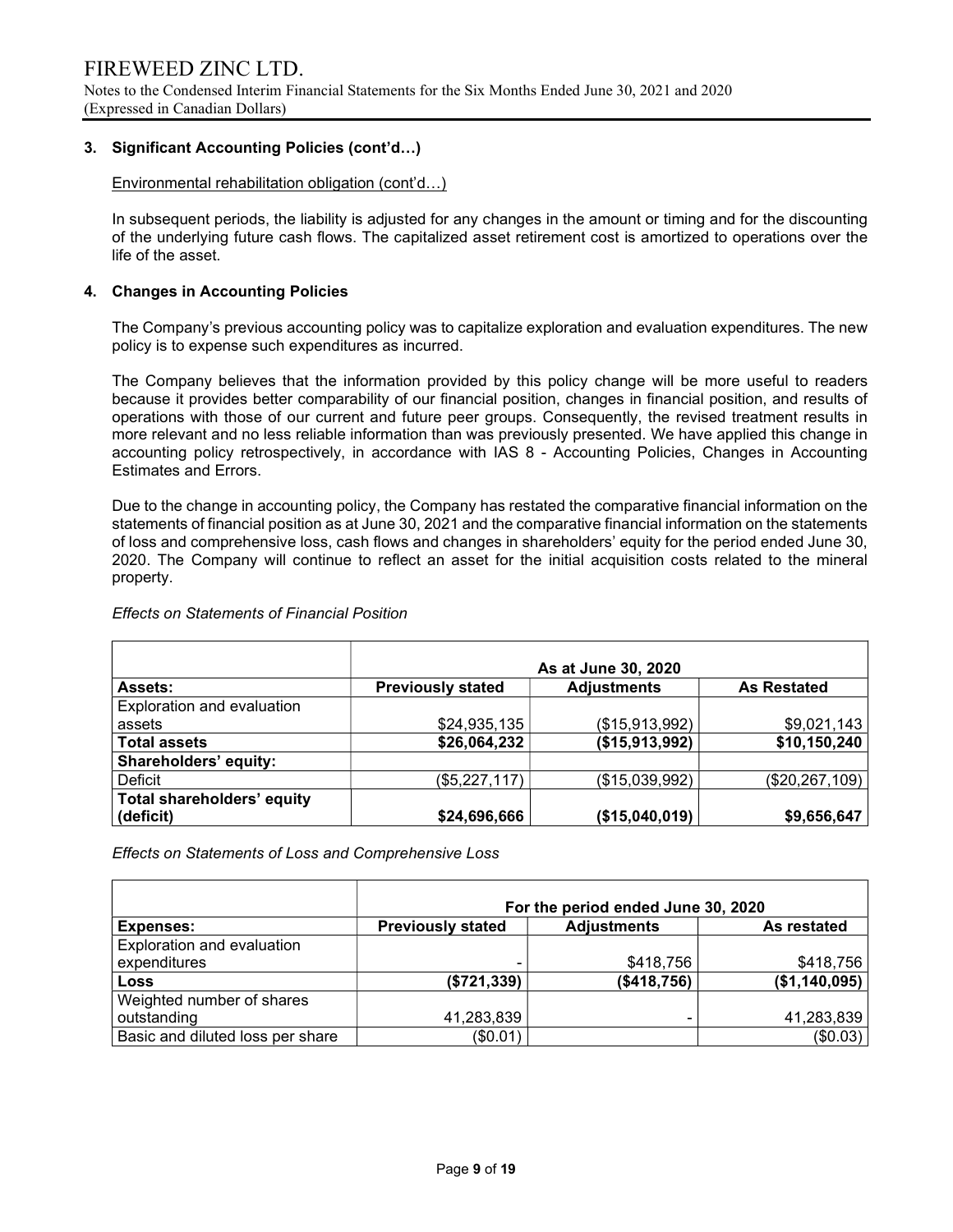Notes to the Condensed Interim Financial Statements for the Six Months Ended June 30, 2021 and 2020 (Expressed in Canadian Dollars)

# 4. Changes in Accounting Policies (cont'd…)

# Effects on Statements of Cash Flows

|                                   | As at June 30, 2020      |             |               |  |  |  |  |  |  |
|-----------------------------------|--------------------------|-------------|---------------|--|--|--|--|--|--|
|                                   | <b>Previously stated</b> | As restated |               |  |  |  |  |  |  |
| <b>Operating activities:</b>      |                          |             |               |  |  |  |  |  |  |
| Loss for the year                 | (\$721,339)              | (\$418,756) | (\$1,140,095) |  |  |  |  |  |  |
| <b>Total operating activities</b> | (\$496,282)              | (\$475,991) | (\$972, 273)  |  |  |  |  |  |  |
| <b>Investing activities:</b>      |                          |             |               |  |  |  |  |  |  |
| Exploration and evaluation        |                          |             |               |  |  |  |  |  |  |
| assets                            | (\$479,921)              | \$475,991   | (\$3,930)     |  |  |  |  |  |  |
| <b>Total investing activities</b> | (\$479,921)              | \$475,991   | ( \$3, 930)   |  |  |  |  |  |  |

# 5. Exploration and Evaluation Assets and Expenditures

Exploration and Evaluation Assets

| <b>Macmillan Pass Project</b><br>(Yukon, Canada) | <b>Six Months Ended</b><br>June 30, 2021 |    | <b>Fiscal Year Ended</b><br><b>December 31, 2020</b> |
|--------------------------------------------------|------------------------------------------|----|------------------------------------------------------|
| Acquisition and maintenance costs:               |                                          |    |                                                      |
| <b>Opening Balance</b>                           | 11,458,395                               | S  | 8.942.213                                            |
| Additions during the year:                       |                                          |    |                                                      |
| Change in rehabilitation provision               |                                          |    | (29, 123)                                            |
| Cash payments                                    | 1.931                                    |    | 559,805                                              |
| Shares issued                                    | 500,000                                  |    | 1,985,500                                            |
|                                                  | 501,931                                  |    | 2,516,182                                            |
| <b>Acquisition costs, closing balance</b>        | 11,960,326                               | \$ | 11,458,395                                           |

# Exploration and Evaluation Expenditures

| <b>Macmillan Pass Project</b><br>(Yukon, Canada) | <b>Six Months Ended</b><br>June 30, 2021 |    | <b>Six Months Ended</b><br>June 30, 2020 |
|--------------------------------------------------|------------------------------------------|----|------------------------------------------|
| Assaying                                         | \$<br>178,374                            | \$ | 35,906                                   |
| Camp and field                                   | 719,595                                  |    | 38,557                                   |
| Drilling                                         | 254,873                                  |    |                                          |
| Engineering                                      | 118,773                                  |    | 16,190                                   |
| <b>Geological Consulting</b>                     | 962,059                                  |    | 271,583                                  |
| Insurance and other                              | 4,195                                    |    | 6,348                                    |
| Permitting                                       | 95,407                                   |    | 32,550                                   |
| Reporting                                        | 30,530                                   |    | 12,663                                   |
| Travel & Support                                 | 145,815                                  |    | 4,959                                    |
| Land Administration                              | 950                                      |    |                                          |
| <b>Total exploration expenditures</b>            | 2,510,571                                | S  | 418,756                                  |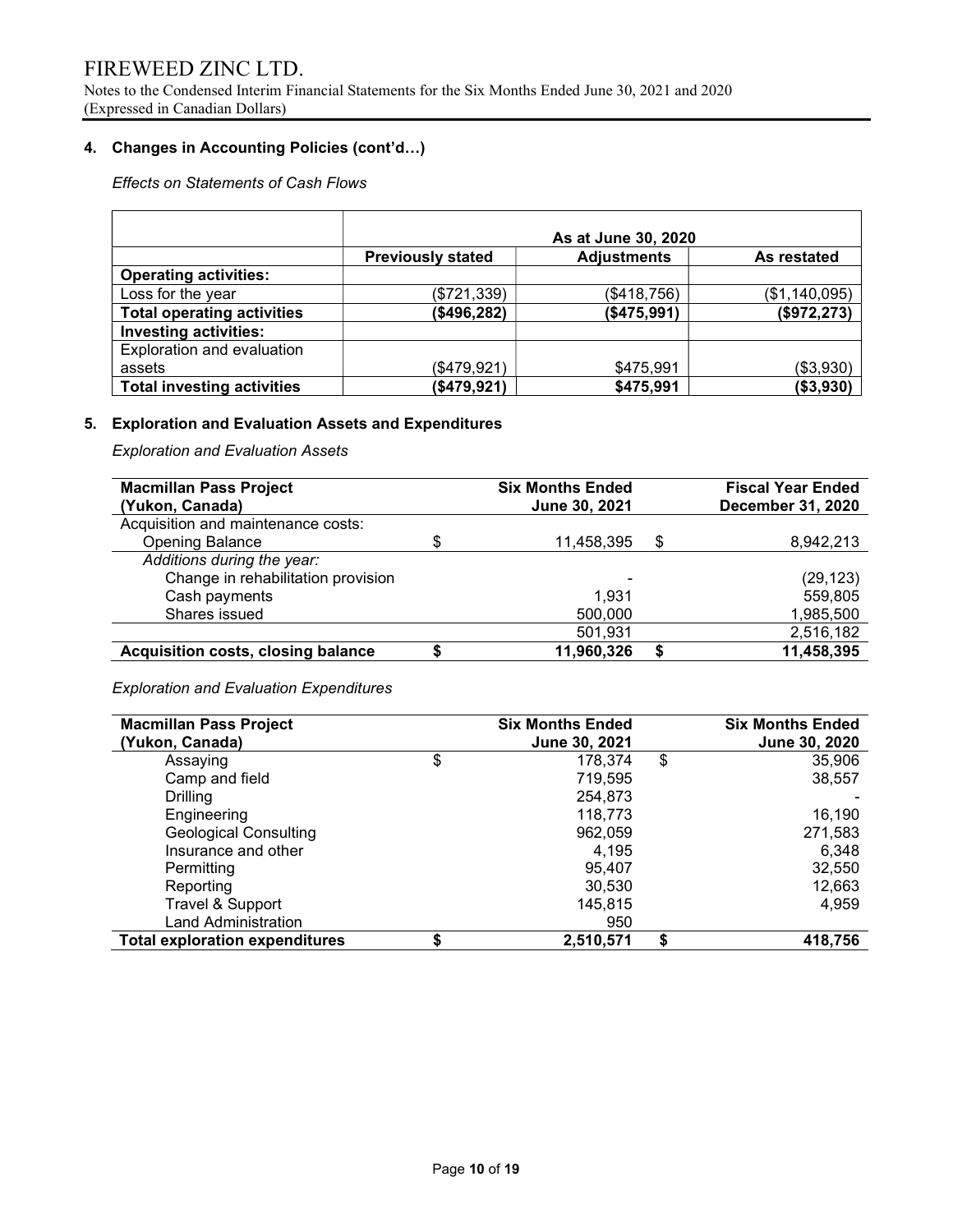# 5. Exploration and Evaluation Assets and Expenditures (cont'd…)

# Macmillan Pass Project, Yukon, Canada

#### Property Acquisitions and Option Agreements

In February 2018, the Company exercised its option with Hudbay Minerals Inc. ("Hudbay") and acquired a 100% interest in the Tom and Jason zinc-lead-silver property and associated assets through the payment of \$1,000,000 and 3,565,406 shares as well as incurring exploration expenditures of \$1,250,000. The Jason claims have a third party underlying 3% net smelter return royalty ("NSR") which can be bought out at any time for \$5,250,000. There are no underlying royalties on the Tom claims.

In November 2018, Company purchased 100% interest in the claims of the Nidd property which includes the Boundary Zone, from Teck Metals Ltd. and Teck Mining Worldwide Holdings Ltd. ("Teck") through the payment of 1,500,000 shares with a fair value of \$1,350,000. Teck retains a 1% NSR royalty and a right of first offer to purchase future production concentrates from the Nidd property.

In October 2020, the Company exercised its option and acquired 100% interest in the claims of the Mac property from Maverix Metals Inc. ("Maverix") through staged payments totaling \$292,500 and 320,000 shares. Maverix retains production royalties of 0.25% NSR on base metals and other non-precious minerals, 1% NSR on silver and other precious metals excluding gold, and 3% NSR on gold produced from the Mac property.

In September 2020, the Company exercised its option and acquired 100% interest in the MC, MP and Jerry claims from joint venture partners Epica Gold Inc. ("Epica") and Carlin Gold Corporation ("Carlin") through staged payments totaling \$275,000 and 750,000 shares. Epica and Carlin together retain production royalties of 0.5% NSR on base metals and silver, and 2% NSR on all other metals including gold produced from the MC, MP and Jerry claims, and are entitled to one additional payment of \$750,000 or equivalent in Fireweed shares at the Company's option, upon receiving a resource calculation of at least 2.0 million tonnes of indicated (or better) resource on any part of the MC, MP or Jerry claims. Fireweed maintains a right of first refusal on the sale of any NSR royalty from these claims by Epica and/or Carlin.

On November 20, 2020, the Company entered into a purchase and sale agreement with QuestEx Gold & Copper Ltd. ("QuestEx") to acquire a 100% interest in the Sol Property as well as several small nearby separate claim blocks, which extends the Company's Macmillan Pass Project to the northwest. Under this agreement, the Company made a cash payment of \$100,000 and issued 350,000 common shares to QuestEx. The total fair value of the shares issued was determined to be \$353,500, based on the market price at the date of the issuance.

QuestEx retains a 0.5% NSR on all base metals and silver and a 2% NSR on all other metals including gold, which may be mined from the property. There is an additional private third-party royalty consisting of a 2% NSR on production from the Sol Property, of which 1% may be extinguished for \$2,000,000.

On November 20, 2020, the Company entered in a one-year option agreement with Cathro Resources Corp. ("Cathro") and Cazador Resources Ltd. ("Cazador") to acquire a number of claims ("Oro Property") in the Macmillan Pass area for an aggregate consideration of \$500,000 in cash and 1,000,000 common shares of the Company, payable as indicated in the table below. Each cash payment and share issuance will be made equally between each of the property owners.

| Due Date                      | Cash             | <b>Common Shares</b> |
|-------------------------------|------------------|----------------------|
| On or before January 18, 2021 | \$250,000 (paid) | 500,000 (issued)     |
| On or before January 13, 2022 | \$250,000        | 500,000              |
| <b>TOTAL</b>                  | \$500,000        | 1,000,000            |

The vendors retain a 0.5% NSR on all base metals and silver and a 2% NSR on all other metals including gold, which may be mined from the property.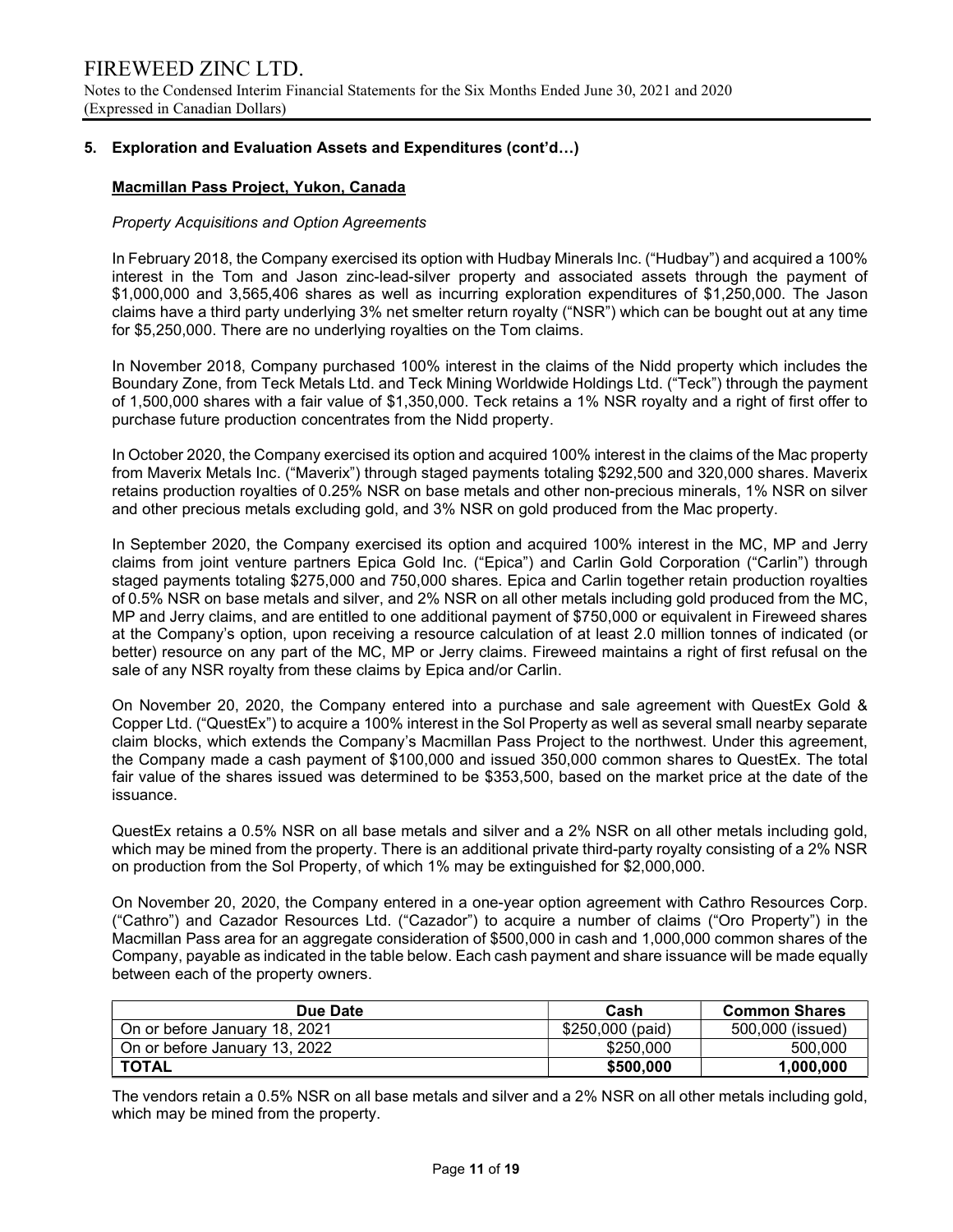Notes to the Condensed Interim Financial Statements for the Six Months Ended June 30, 2021 and 2020 (Expressed in Canadian Dollars)

# 6. Equipment

|                                  |      | <b>Exploration</b> |    | Computer        |    | <b>Vehicles</b> |               |
|----------------------------------|------|--------------------|----|-----------------|----|-----------------|---------------|
|                                  |      | <b>Equipment</b>   |    | <b>Hardware</b> |    | (Trucks)        | Total         |
| Cost                             |      |                    |    |                 |    |                 |               |
| As at December 31, 2019 and 2020 | - \$ | 38,026             | -S | 3,603           | S  | 107,940         | \$<br>149,569 |
| Acquisition                      |      |                    |    |                 |    |                 |               |
| Balance as at June 30, 2021      |      | 38,026             |    | 3,603           |    | 107,940         | 149,569       |
|                                  |      |                    |    |                 |    |                 |               |
| <b>Accumulated Depreciation</b>  |      |                    |    |                 |    |                 |               |
| As at December 31, 2019          |      | (16,583)           |    | (3,004)         |    |                 | (19, 587)     |
| Depreciation expense             |      | (3,978)            |    | (227)           |    | (11, 840)       | (16,045)      |
| As at December 31, 2020          |      | (20, 561)          |    | (3,231)         |    | (11, 840)       | (35, 632)     |
| Depreciation expense             |      | (1,703)            |    | (79)            |    | (13,874)        | (15,656)      |
| Balance as at June 30, 2021      |      | (22, 264)          |    | (3, 310)        |    | (25, 714)       | (51,288)      |
|                                  |      |                    |    |                 |    |                 |               |
| Net book value                   |      |                    |    |                 |    |                 |               |
| As at December 31, 2020          | \$   | 17,465             | S  | 372             | S  | 96,100          | \$<br>113,937 |
| As at June 30, 2021              | \$   | 15,762             | \$ | 293             | \$ | 82,226          | \$<br>98,281  |

### 7. Accounts Payable and Accrued Liabilities

 Accounts payable and accrued liabilities mainly consist of payables to management and to vendors for work completed on the Company's project as well as accrual of professional and director fees. The breakdown of accounts payable and accrued liabilities are as follows:

|                                                       | June 30, 2021 | <b>December 31, 2020</b> |
|-------------------------------------------------------|---------------|--------------------------|
| Payable to related parties (Note 13)                  | 29.425        | 15.044                   |
| Pavable to vendors                                    | 1.242.510     | 214.819                  |
| <b>Total Accounts Payable and Accrued Liabilities</b> | 1.271.935     | 229,863                  |

### 8. Loan Payable

In May 2020, the Company secured a \$40,000 interest-free operating line of credit after applying for the government-sponsored Canada Emergency Business Account ("CEBA") under the Government of Canada COVID-19 relief program.

### Terms of the CEBA agreement:

- i. The CEBA funds are intended for non-deferrable operating expenses, including but not limited to payroll, rent and insurance,
- ii. the balance currently outstanding has been converted into a 2-year interest-free term loan effective January 1st, 2021,
- iii. If \$30,000 is repaid by December 31, 2022, \$10,000 of the operating line will be forgiven,

# 9. Rehabilitation Provisions

The Company has estimated that the present value of future rehabilitation costs required to remediate the Tom Jason property based on its current state. The Company did not have any rehabilitation provisions prior to the acquisition of the Tom Jason property.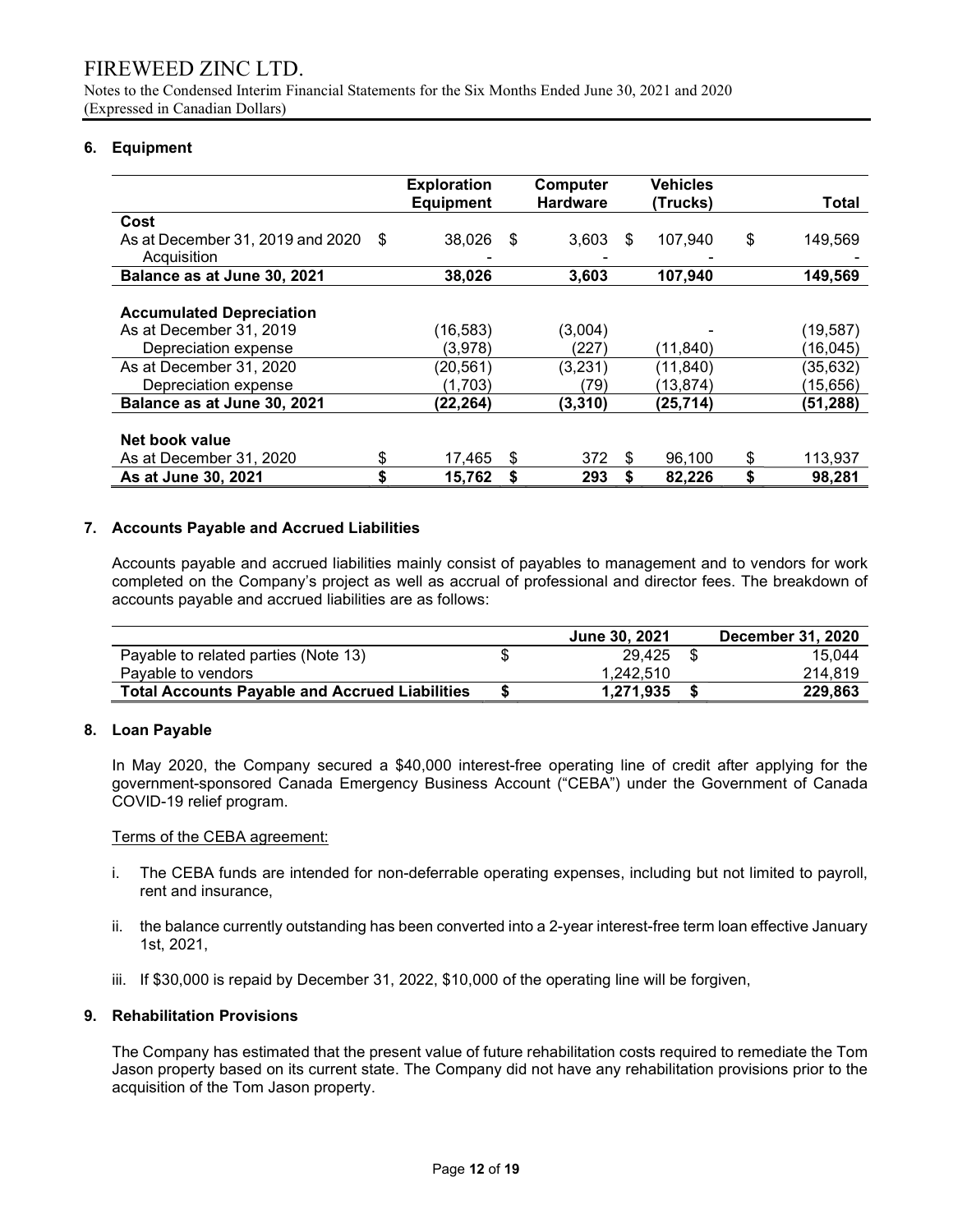#### 9. Rehabilitation Provisions (cont'd…)

Although the ultimate amount of the rehabilitation liability is uncertain, the best estimate of these obligations is based on information currently available. Current significant closure and rehabilitation activities include dismantling and removing camp facilities, roads reclamation and mobile equipment removal costs.

The total amount of estimated undiscounted cash flow required to settle the Company's estimated obligation as at June 30, 2021 was \$237,365. The calculation of present value of estimated future cash flows assumed a discount rate of 0.67% and an inflation rate of 0.62%. Rehabilitation costs are estimated to be settled at various dates during 2028.

| Balance, December 31, 2019    | 261,023   |
|-------------------------------|-----------|
| Accretion                     | 4.672     |
| Change in estimate            | (29, 123) |
| Balance, December 31, 2020    | 236,572   |
| Accretion                     | 793       |
| <b>Balance, June 30, 2021</b> | 237,365   |

#### 10. Capital Stock and Reserves

The authorized capital stock of the Company consists of an unlimited number of common shares without nominal or par value. As at June 30, 2021, the Company had 63,160,597 (December 31, 2020 – 56,057,112) common shares issued and outstanding.

#### Transactions for the six months ended June 30, 2021

On January 13, 2021, the Company issued 250,000 common shares to Cathro and 250,000 common shares to Cazador totalling 500,000 common shares as part of the payment for the Oro Property. The fair value of the common shares at the time of issuance was \$500,000 (Note 5).

On May 20, 2021, the Company closed a private placement financing for gross proceeds of \$5,000,000. The financing consisted of 6,250,000 common shares of the Company at a price of \$0.80 per share. In connection with the private placement, the Company incurred \$113,250 share issuance costs.

During the period ended June 30, 2021, 353,485 warrants were exercised for gross proceeds of \$255,475. In connection with the issuance, a total of \$14,006 was re-allocated from reserves to capital stock.

#### Transactions for the six months ended June 30, 2020

On April 14, 2020, the Company closed a private placement financing for gross proceeds of \$1,142,301. The financing consisted of 3,807,670 common shares of the Company at a price of \$0.30 per share with a full fouryear warrant exercisable at \$0.60 per share but subject to accelerated expiry terms if the Company's shares trade at or above \$1.00 per share for 20 consecutive days. In connection with the private placement, the Company incurred \$45,882 share issuance costs, including a cash finders' fee of \$30,930 and 103,099 finders' warrants with a fair value of \$6,094, which are exercisable at a price of \$0.40 per share until April 14, 2021.

 On May 11, 2020, the Company issued 50,000 shares to Epica and Carlin each for the total of 100,000 shares as part of the third option payment for the MC, MP and Jerry Claims. The shares were valued at the closing market price of \$0.375 at the date of issue (Note 4) for the total fair value of \$75,000.

On May14, 2020, the Company issued 300,000 performance shares to a former director of the Company, as per the performance shares agreement dated December 19, 2016, following the director's resignation in April 2020. The fair value of the shares was recorded at \$112,500, based on the marked closing price on the date of issuance of the shares.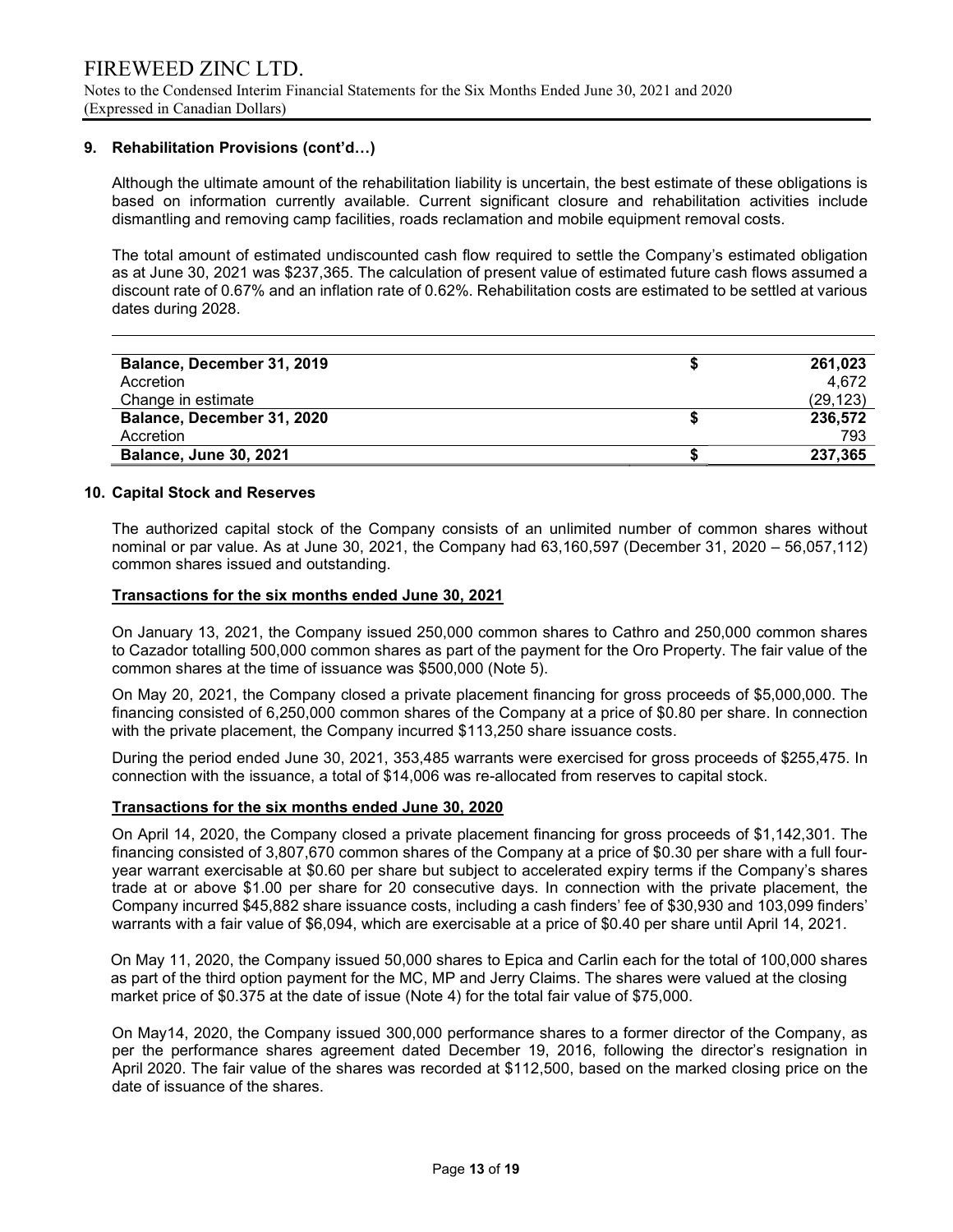# 10. Capital Stock and Reserves (cont'd…)

#### Escrow shares

As of June 30, 2021, Nil (June 30, 2020 – Nil) common shares are held in escrow. The common shares issued in connection with IPO and held in escrow were released as to 10% on the listing date and the balance in equal 15% tranches were released every six months from the listing date.

#### Stock options

The Company adopted a stock option plan ("the Plan") whereby it can grant options to directors, officers, employees, and technical consultants of the Company. The maximum numbers of shares that may be reserved for issuance under the Plan is limited to 10% of the issued common shares of the Company at any time and are exercisable within a maximum of ten (10) years. The vesting period for all options is at the discretion of the directors. The exercise price will be set by the directors at the time of grant and cannot be less than the discounted market price of the Company's common shares.

There were no new options granted during the period ended June 30, 2021.

The following is a summary of the Company's stock option activity:

|                                                   | Number of<br><b>Options</b> | <b>Weighted Average</b><br><b>Exercise Price</b> |
|---------------------------------------------------|-----------------------------|--------------------------------------------------|
| Balance as at December 31, 2018                   | 2,445,000                   | \$0.86                                           |
| Granted                                           | 250,000                     | \$0.65                                           |
| Balance as at December 31, 2019                   | 2,695,000                   | \$0.86                                           |
| Granted                                           | 1,100,000                   | \$0.65                                           |
| Forfeited                                         | (305,000)                   | \$0.72                                           |
| Balance as at December 31, 2020 and June 30, 2021 | 3,490,000                   | \$0.79                                           |

Share-based compensation relating to options vested during the six months ended June 30, 2021 using the Black-Scholes option pricing model were \$113,145 (2020 - \$200,122), which was recorded as reserves on the statements of financial position and as share-based compensation expense on the statement of loss and comprehensive loss.

The associated share-based compensation expense for the options granted was calculated based on the following weighted average assumptions:

|                                                | <b>December 31, 2020</b> |
|------------------------------------------------|--------------------------|
| Risk-free interest rate                        | 0.37%                    |
| Expected life of options                       | 5 years                  |
| Annualized volatility                          | 72.90%                   |
| Dividend rate                                  | $0.00\%$                 |
| Forfeiture rate                                | $0.00\%$                 |
| Weighted average share price on grant date     | \$0.61                   |
| Weighted average fair value of options granted | \$0.65                   |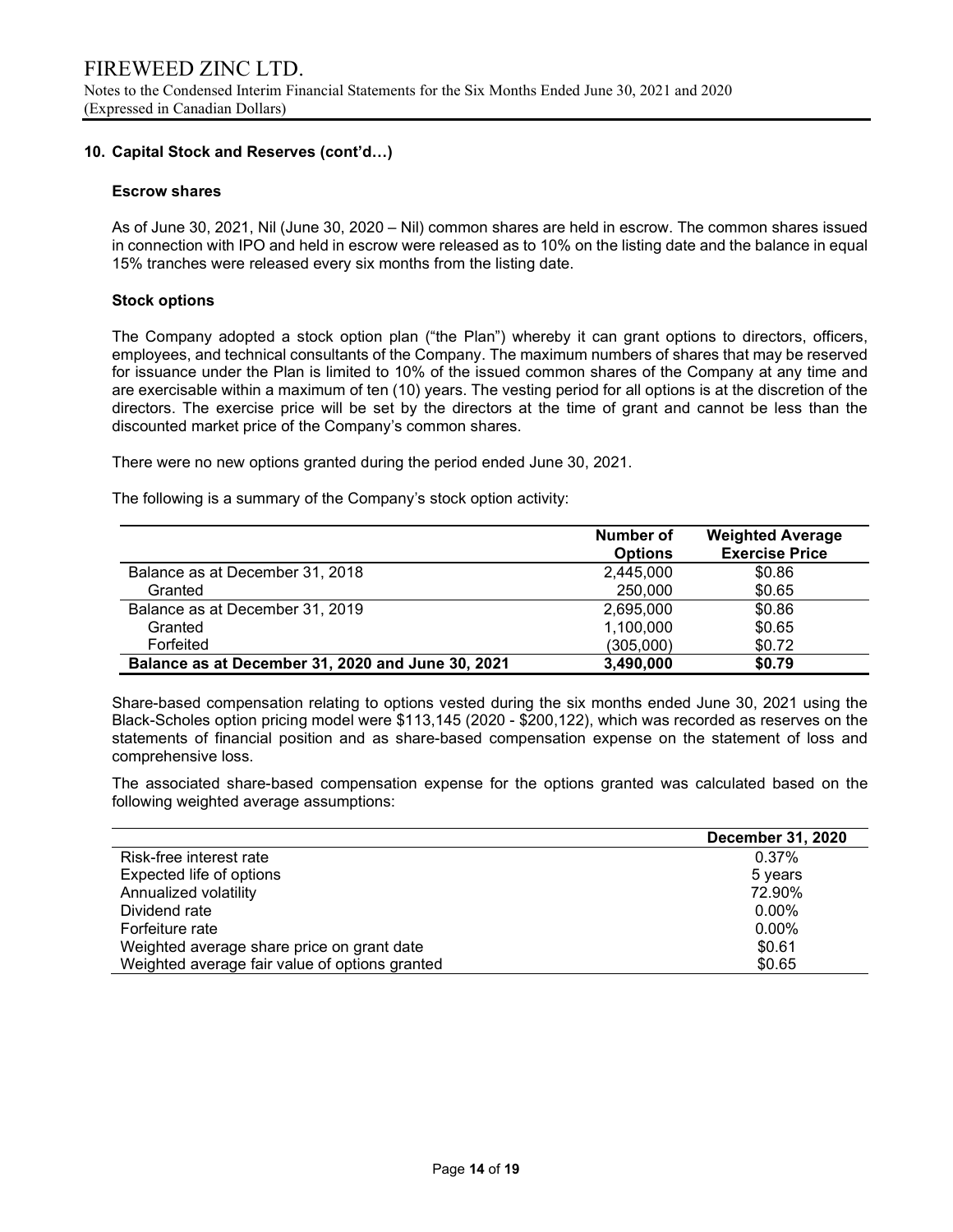Notes to the Condensed Interim Financial Statements for the Six Months Ended June 30, 2021 and 2020 (Expressed in Canadian Dollars)

### 10. Capital Stock and Reserves (cont'd…)

As at June 30, 2021, the Company had outstanding stock options exercisable as follows:

|                    |                |                    | Weighted          |                       |
|--------------------|----------------|--------------------|-------------------|-----------------------|
|                    | Number of      | Number of          | Average           | Weighted              |
| <b>Expiry date</b> | <b>Options</b> | <b>Options</b>     | Remaining life in | Average               |
| (mm/dd/yyyy)       | Outstanding    | <b>Exercisable</b> | Years             | <b>Exercise Price</b> |
| 04/26/2022         | 1,180,000      | 1,180,000          | 0.82              | \$0.50                |
| 10/27/2022         | 30,000         | 30,000             | 1.33              | \$0.70                |
| 12/06/2022         | 120,000        | 120,000            | 1.44              | \$0.83                |
| 03/14/2023         | 810,000        | 648,000            | 1.70              | \$1.45                |
| 07/11/2024         | 250,000        | 150,000            | 3.03              | \$0.65                |
| 06/10/2025         | 820,000        | 164.000            | 3.95              | \$0.59                |
| 08/25/2025         | 160,000        | 32,000             | 4.16              | \$0.71                |
| 09/18/2025         | 120,000        | 24,000             | 4.22              | \$0.99                |
|                    | 3,490,000      | 2,348,000          | 2.22              | \$0.79                |

#### Share purchase warrants and agents' warrants

The share purchase warrants, agents' warrants and options activities are summarized below:

|                                 | Number of<br><b>Warrants</b> | <b>Weighted Average</b><br><b>Exercise Price</b> |
|---------------------------------|------------------------------|--------------------------------------------------|
| Balance as at December 31, 2019 | 284,744                      | \$1.27                                           |
| Exercised                       | (226, 320)                   | \$0.61                                           |
| Expired                         | (250, 064)                   | \$1.32                                           |
| Issued                          | 8,344,641                    | \$0.73                                           |
| Balance as at December 31, 2020 | 8,153,001                    | \$0.73                                           |
| Exercised                       | (353, 485)                   | \$0.68                                           |
| <b>Expired</b>                  | (18, 830)                    | \$0.95                                           |
| Balance as at June 30, 2021     | 7,780,686                    | \$0.73                                           |

As at June 30, 2021, the Company had outstanding share purchase and agents' warrants as follows:

| <b>Expiry date</b><br>(mm/dd/yyyy) | Warrants<br>Outstanding | <b>Weighted Average</b><br><b>Remaining life in Years</b> | <b>Weighted Average</b><br><b>Exercise Price</b> |
|------------------------------------|-------------------------|-----------------------------------------------------------|--------------------------------------------------|
| 04/14/2024                         | 3,622,003               | 2.79                                                      | \$0.60                                           |
| 08/06/2022                         | 2,156,087               | 1.10                                                      | \$0.80                                           |
| 08/06/2022                         | 28,302                  | 1.10                                                      | \$0.80                                           |
| 08/06/2021                         | 85,800                  | 0.10                                                      | \$0.76                                           |
| 08/06/2021                         | 42,593                  | 0.10                                                      | \$0.60                                           |
| 08/06/2021                         | 68.054                  | 0.10                                                      | \$0.65                                           |
| 09/04/2022                         | 1,638,647               | 1.18                                                      | \$0.95                                           |
| 09/04/2021                         | 139,200                 | 0.18                                                      | \$0.70                                           |
|                                    | 7,780,686               | 1.86                                                      | \$0.73                                           |

During the period ended June 30, 2021, 18,830 agents' warrants expired unexercised. In addition, 353,485 common shares of the Company were issued upon the exercise of agents' warrants for gross proceeds of \$255,475, while affair value of exercised warrants of \$14,006 was re-allocated from reserves to capital stock.

During the six months ended June 30, 2020, 250,064 agents' warrants expired unexercised.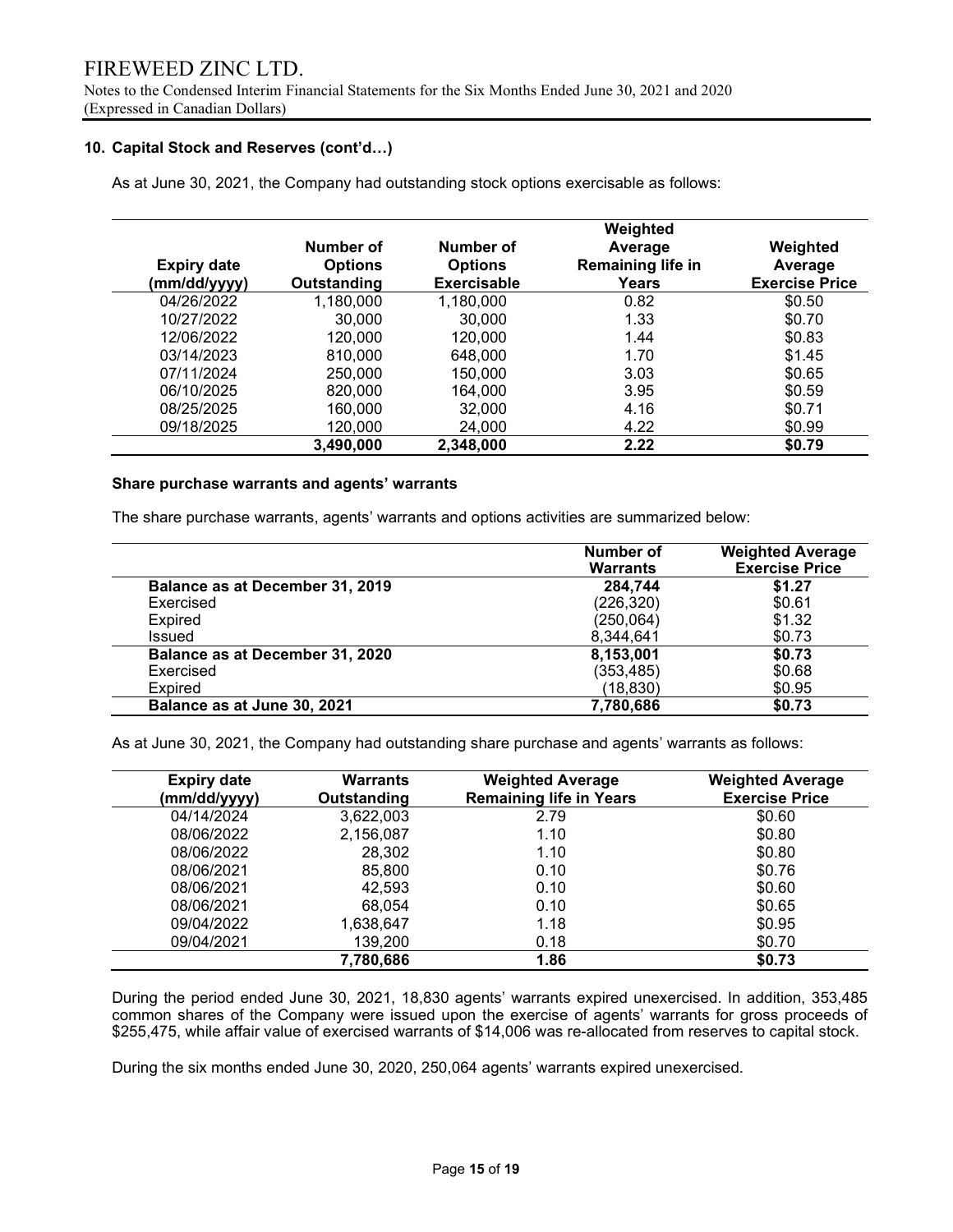### 11. Related Party Transactions

Related party transactions mainly include management and consulting fees, director and committee fees as well as share-based compensation. The related parties are represented by the key management personnel, which include those persons having authority and responsibility for planning, directing and controlling the activities of the Company as a whole. The Company has determined that key management personnel consist of executive and non-executive members of the Company's Board of Directors and corporate officers. Related parties also include companies, controlled by officers and/or directors.

The remuneration to directors and key management personnel during the period ended June 30, 2021 and 2020 was as follows:

| Nature of the transaction                    | Six months ended<br>June 30, 2021 | <b>Six months ended</b><br>June 30, 2020 |
|----------------------------------------------|-----------------------------------|------------------------------------------|
| Director and committee fees                  | 61,500                            | \$<br>38,375                             |
| Investor relations and corporate development | 1.667                             | 1,063                                    |
| Management and consulting fees               | 204.577                           | 166,592                                  |
| Management and consulting fees               |                                   |                                          |
| related to exploration and evaluation*       | 5,886                             | 13,713                                   |
| Share-based compensation                     | 59,646                            | 34,983                                   |
| Total compensation                           | 333,276                           | 284,726                                  |

\* Management and consulting fees related to exploration and evaluation were previously capitalized but due to the accounting policy change (Note 4) are expensed as incurred.

The following amounts were owed to directors and key management personnel or companies controlled by them. These payables are unsecured, non-interest bearing and are expected to be repaid under normal trade terms.

|                  |                                        | <b>June 30.</b><br>2021 | December 31,<br>2020 |
|------------------|----------------------------------------|-------------------------|----------------------|
| <b>Directors</b> | Director and committee fees            | $\sim$                  |                      |
| Key management   | Management fees and expense recoveries | 29.425                  | 15.044               |
|                  |                                        | 29,425                  | 15.044               |

### 12. Segmented Information

 The Company operates in one reportable segment, being the acquisition and exploration of mineral projects. All of the Company's operations are within the mineral exploration sector in Canada.

### 13. Capital Management

The Company manages its capital structure and makes adjustments to it, based on the funds available to the Company, in order to support the acquisition and exploration of exploration and evaluation assets. In the management of capital, the Company includes components of shareholders' equity. The Board of Directors does not establish quantitative return on capital criteria for management, but rather relies on the expertise of the Company's management to sustain future development of the business. The properties in which the Company currently has an interest are in the exploration stage, as such the Company is dependent on external financing to fund activities. In order to carry out planned exploration and pay for administrative costs, the Company will spend its existing working capital and raise additional funds as needed. The Company may continue to assess new properties and seek to acquire an interest in additional properties if it feels there is sufficient geologic or economic potential and if it has or feels it can raise adequate financial resources to do so. The Company is not subject to any externally imposed capital requirements and there were no changes to management's approach to capital manager during the period ended June 30, 2021.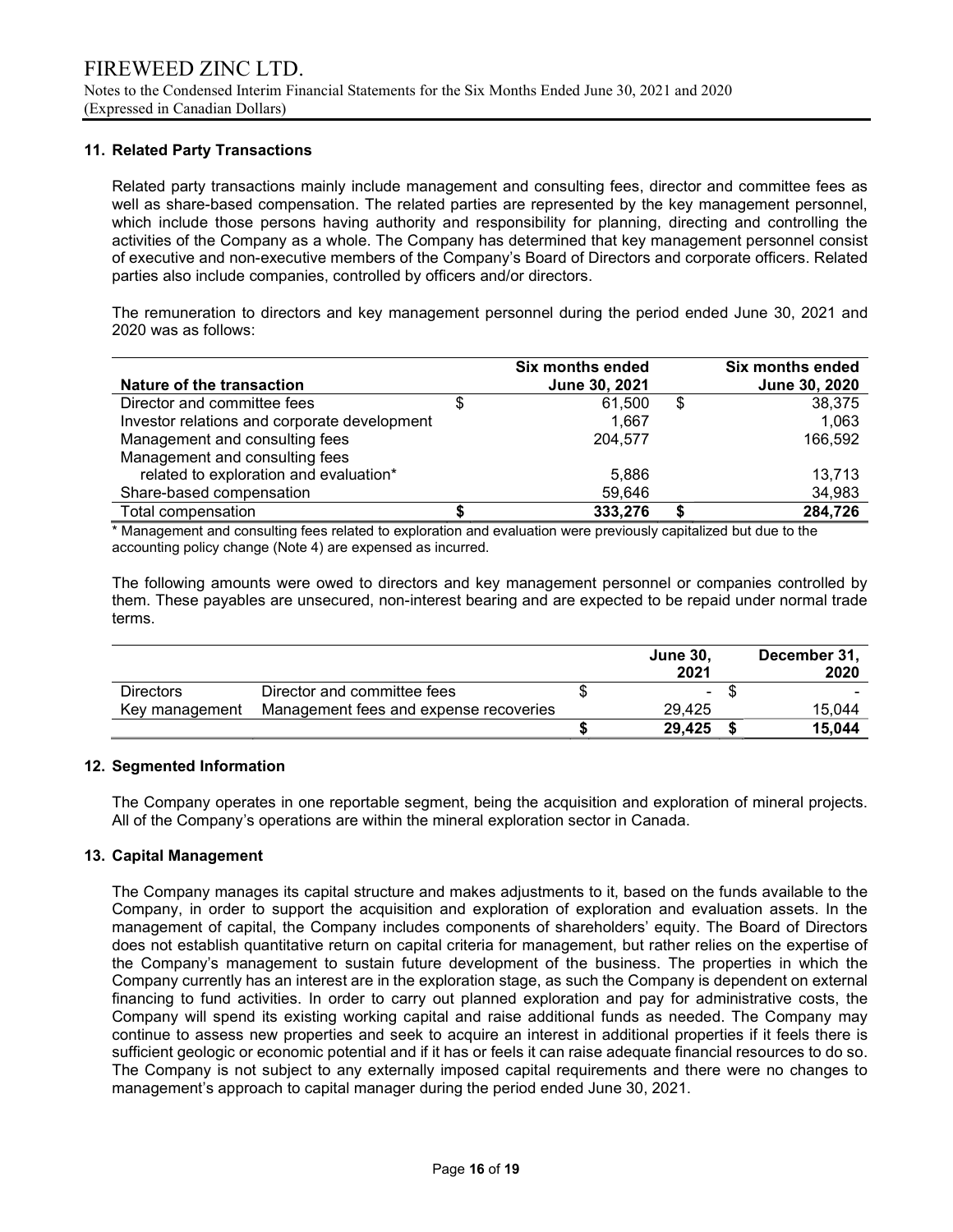Notes to the Condensed Interim Financial Statements for the Six Months Ended June 30, 2021 and 2020 (Expressed in Canadian Dollars)

### 14. Financial Instruments and Risk Management

The Company has classified its financial instruments as follows:

| <b>Financial instrument</b>              | <b>IFRS 9 Classification</b>                   |
|------------------------------------------|------------------------------------------------|
| Cash                                     | Fair value through profit or loss              |
| <b>Receivables</b>                       | Financial asset measured at amortized cost     |
| Reclamation bond                         | Financial asset measured at amortized cost     |
| Loan payable                             | Financial liability measured at amortized cost |
| Accounts payable and accrued liabilities | Financial liability measured at amortized cost |

#### Fair Value

Financial instruments measured at fair value are classified into one of three levels in the fair value hierarchy according to the relative reliability of the inputs used to estimate the fair values. The three levels of the fair value hierarchy are:

- Level 1 Unadjusted quoted prices in active markets for identical assets or liabilities;
- Level 2 Inputs other than quoted prices that are observable for the asset or liability either directly or indirectly; and
- Level 3 Inputs that are not based on observable market data.

The fair value of the Company's receivables, reclamation bond, loan payable and accounts payable and accrued liabilities, approximate carrying value, which is the amount recorded on the statements of financial position. The fair value of the Company's other financial instruments, cash, under the fair value hierarchy are based on level 1 quoted prices in active markets for identical assets and liabilities.

The Company's risk exposures and the impact on the Company's financial instruments are summarized below:

### Credit risk

Credit risk is the risk of loss associated with a counterparty's inability to fulfill its payment obligations. Receivables of \$123,891 primarily consist of Goods and Services Tax ("GST") recoverable from the Federal Government of Canada. The Company believes its exposure to credit risk is equal to the carrying value of this balance. The Company has exposure to credit risk with respect to its cash as it places most of its cash in one financial institution in Canada. The Company believes its exposure is limited as it banks with a large Canadian institution.

#### Liquidity risk

The Company's approach to managing liquidity risk is to ensure that it will have sufficient liquidity to meet liabilities when due. As at June 30, 2021, the Company had a cash balance of \$5,726,740 to settle current liabilities of \$1,271,935. The Company believes it has sufficient funds to meet its current liabilities as they become due.

The Company is dependent on obtaining regular financings in order to continue as a going concern. Despite previous success in acquiring these financings, there is no guarantee of obtaining future financings.

# Interest rate risk

The interest rate risk is the risk that the fair value or future cash flows of a financial instrument will fluctuate because of changes in market interest rates. As at June 30, 2021, the Company is not exposed to significant interest rate risk.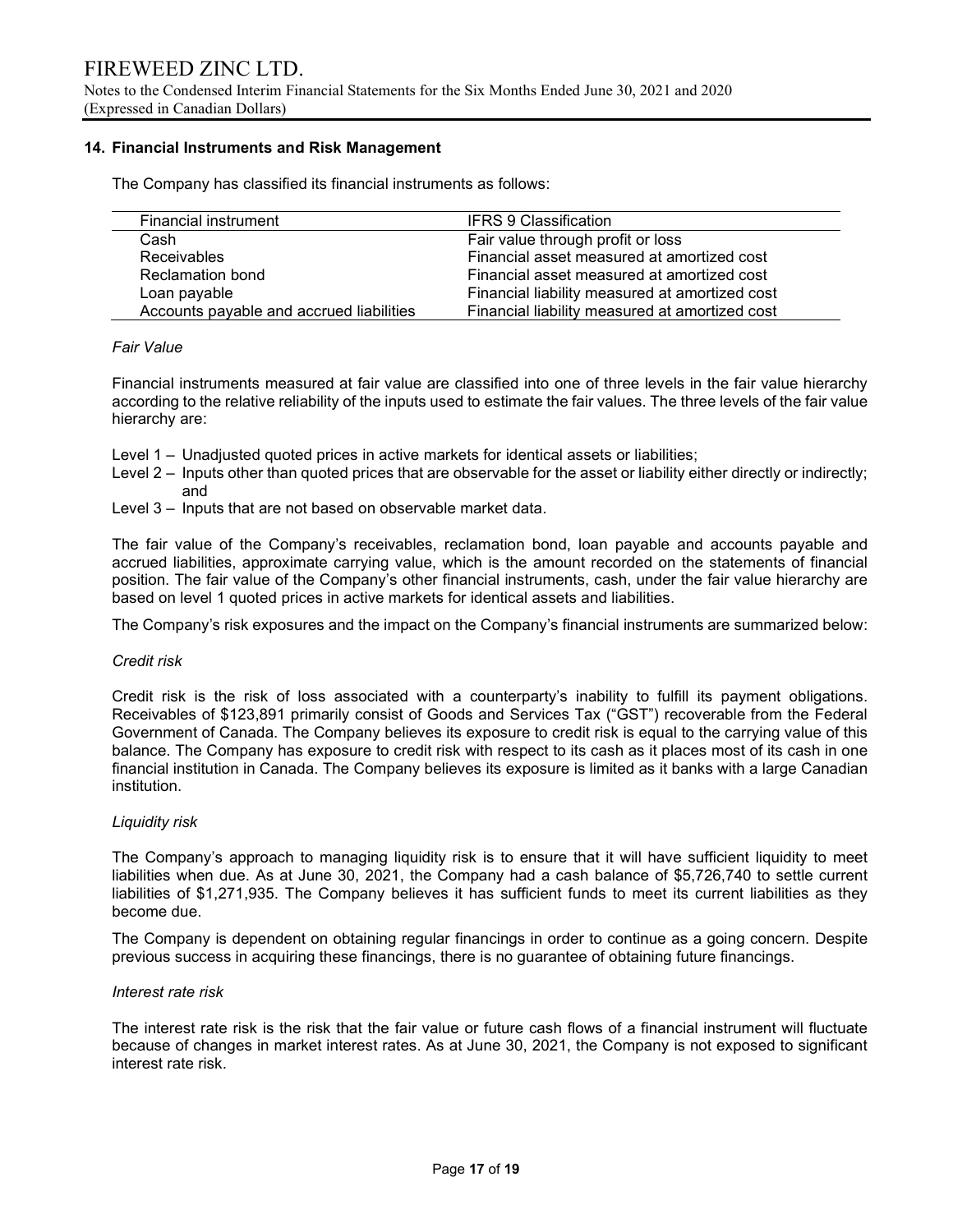### 14. Financial Instruments and Risk Management (cont'd…)

### Price risk

The Company is exposed to price risk with respect to commodity and equity prices. Equity price risk is defined as the potential adverse impact on the Company's earnings due to movements in individual equity prices or general movements in the level of the stock market. Commodity price risk is defined as the potential adverse impact on profit or loss and economic value due to commodity price movements and volatilities. The Company closely monitors commodity prices of resources, individual equity movements, and the stock market to determine the appropriate course of action to be taken by the Company.

### Foreign currency risk

The Company operates predominately in Canada and is not exposed to any significant foreign currency risk.

#### 15. Commitment

On December 19, 2016, the Company granted but did not issue, 1,000,000 performance shares to each of four founders/directors for a total of 4,000,000 shares, in recognition of services to date and as incentive for continuing services in advancing the project and increasing shareholder value. Each founder/director will receive, upon request and confirmation, the following performance shares upon achievement of the following milestones:

| Number of<br>shares to be<br>issued | <b>Milestone</b>                                                                                                                                                                                                                                                                                           |
|-------------------------------------|------------------------------------------------------------------------------------------------------------------------------------------------------------------------------------------------------------------------------------------------------------------------------------------------------------|
| 300,000                             | Preparation of a positive preliminary economic assessment of the Tom and Jason zinc-<br>lead-silver deposits (or any part of this property thereof).                                                                                                                                                       |
| 300,000                             | Increasing the mineral resources contained within the Tom and Jason property by at<br>least 50% over the current stated mineral resources as stated in the 2007 Technical<br>Report by D. Rennie (either by additional tonnage or increased total zinc+lead+silver<br>content at similar or higher grade). |
| Balance <sup>(1)</sup>              | Preparation of a positive Pre-Feasibility Study of the Tom and Jason deposits (or any<br>part thereof).                                                                                                                                                                                                    |
| Balance <sup>(1)</sup>              | The effective disposition of greater than 50% of the Tom and Jason deposits or of the<br>Company, whether by way of sale, business combination, joint venture or other similar<br>form of transaction, demonstrating a value of at least \$10,000,000.                                                     |

(1) Balance of the 1,000,000 performance shares which have not been previously issued will be issued upon the achievement of either one or the other of these two milestones.

Under the terms of the performance shares agreement above, the Company issued 300,000 performance shares to a former director on May 14, 2020, following his resignation in April 2020 .

#### 16. Subsequent Events

On July 2, 2021, the Company closed a non-brokered \$4,503,427 private placement flow through financing for 5,003,808 shares at \$0.90 per share. The Company has agreed to pay finders fees to arm's length finders in connection with a portion of the financing, totalling \$55,599.85 and 56,669 warrants. All finder's warrants are exercisable for 12 months from the date of issuance to acquire common shares of the Company at an exercise price of \$0.90 per share.

On July 8, 2021 the Company announced granting of 1,345,000 stock options exercisable above market at \$0.80 per share for a five year term. Staff and consultants were granted 685,000 options, and directors and senior officers were granted 660,000 options.